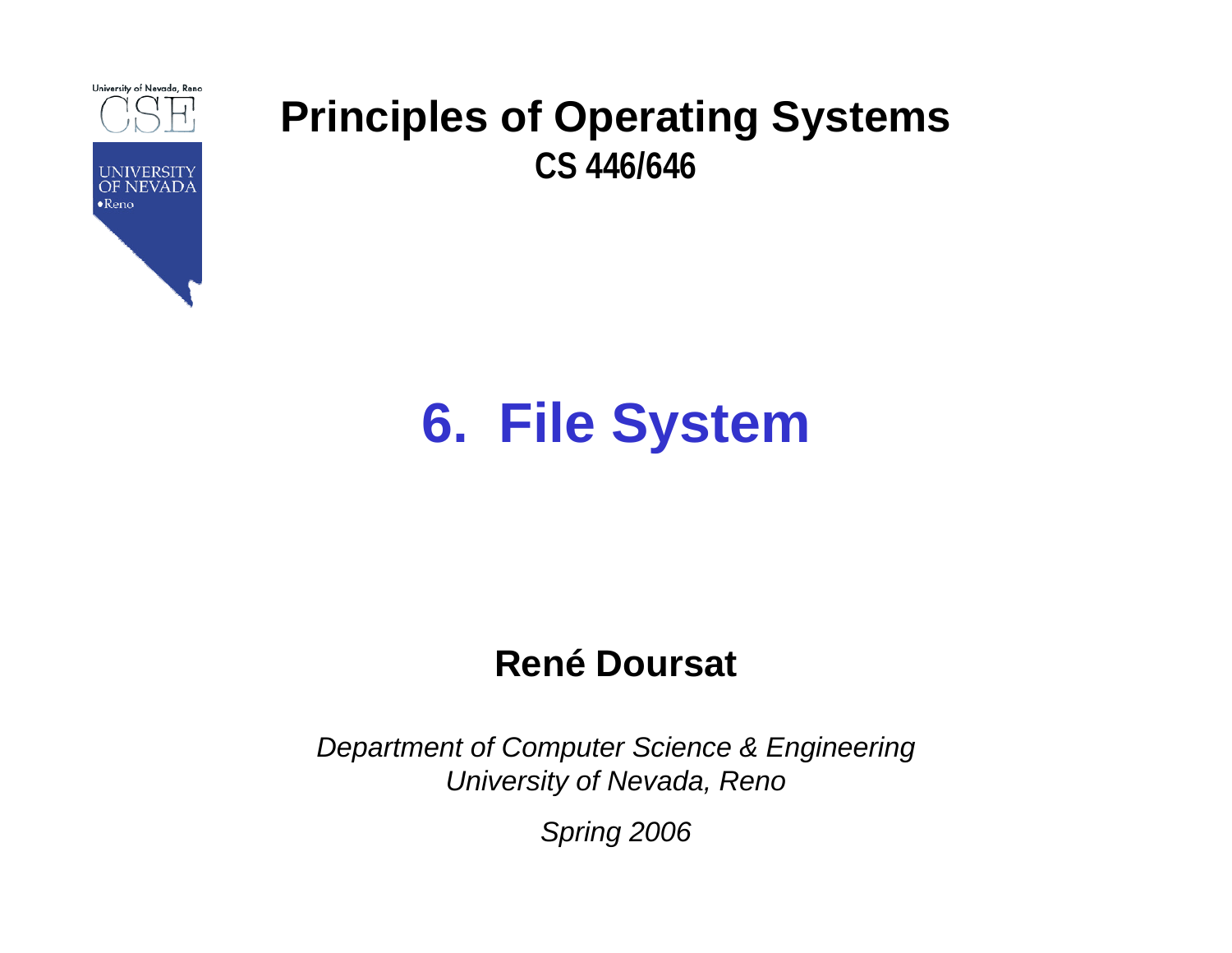- **0. Course Presentation**
- **1. Introduction to Operating Systems**
- **2. Processes**
- **3. Memory Management**
- **4. CPU Scheduling**
- **5. Input/Output**
- **6. File System**
- **7. Case Studies**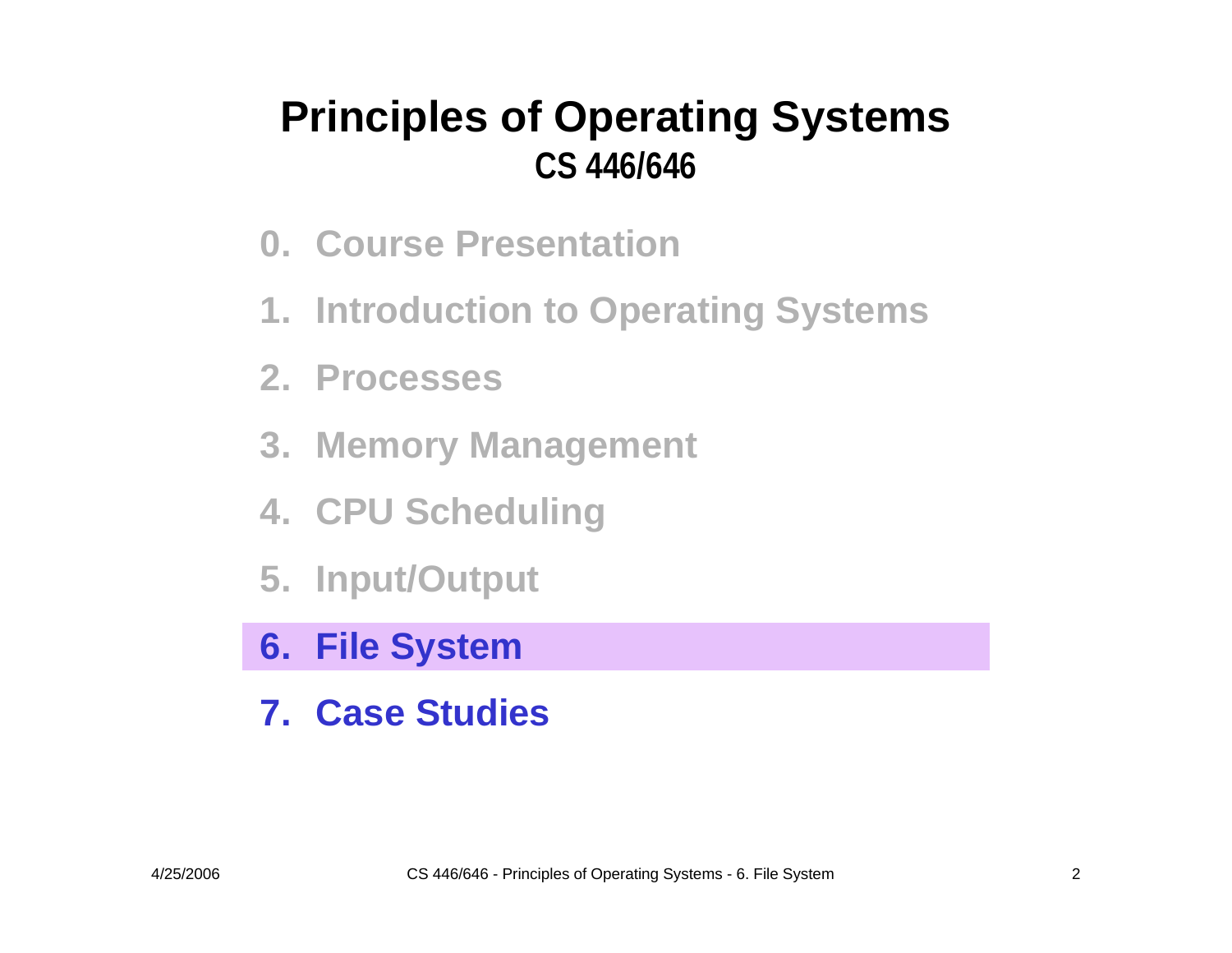#### **6. File System**

- **a.Overview of the File System**
- **b.User Interface: Files**
- **c. User Interface: Directories**
- **d. File System Implementation**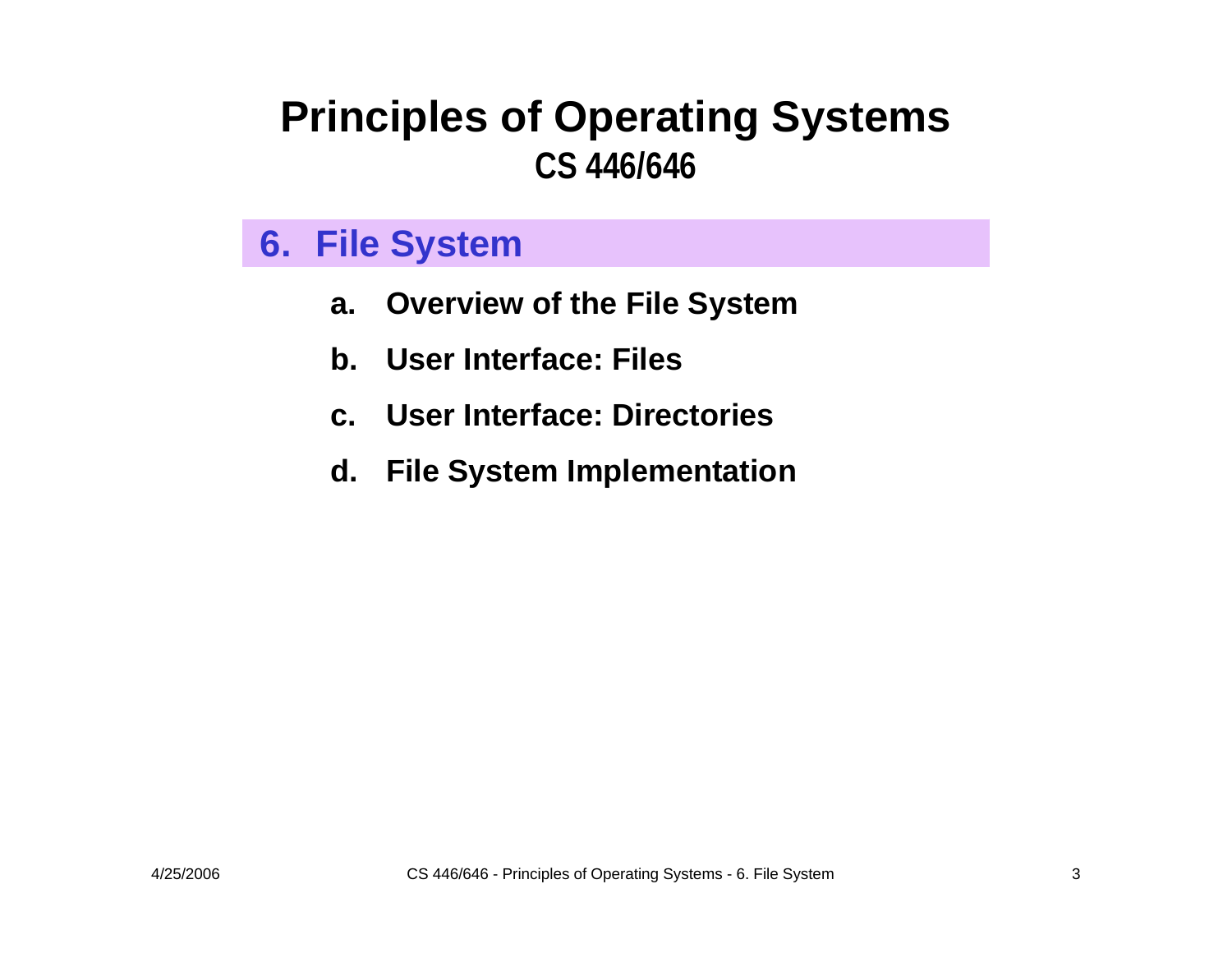#### **6. File System**

- **a. Overview of the File System**
- **b. User Interface: Files**
- **c. User Interface: Directories**
- **d. File System Implementation**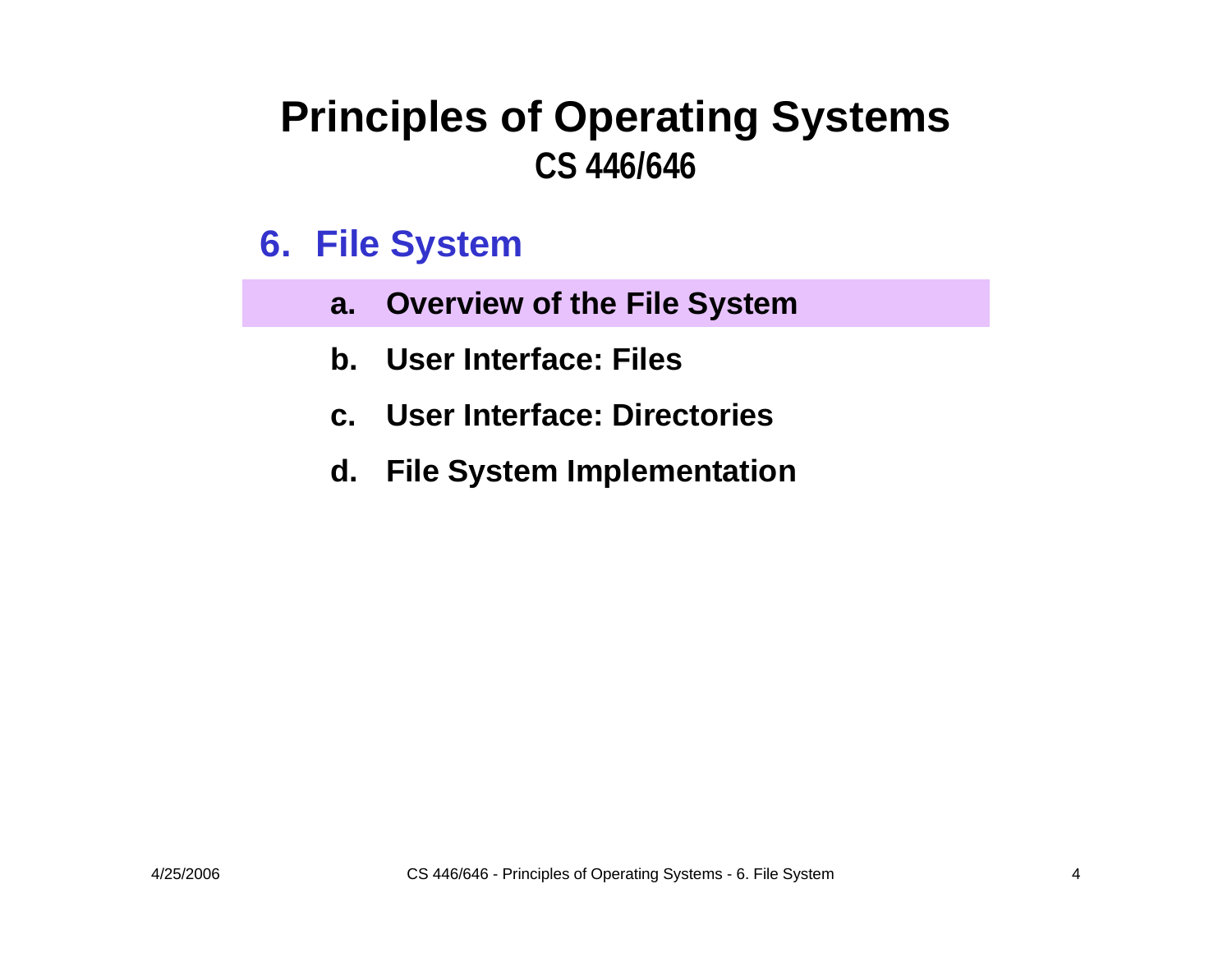#### ¾ **The need for long-term storage**

- 9 it must be possible to store a very **large amount** of information
	- ٠ memory is too small to hold large databases of records, for example airline reservations, bank accounts, etc.
- $\checkmark$  the information must survive the termination of the processes using it
	- it must also not go away if the computer crashes
- 9 multiple processes must be able to **access** the information **concurrently**
	- for example, a phone directory should not be only stored inside the address space of a single process

 $\rightarrow$  *store information on disk, and group it in units called files*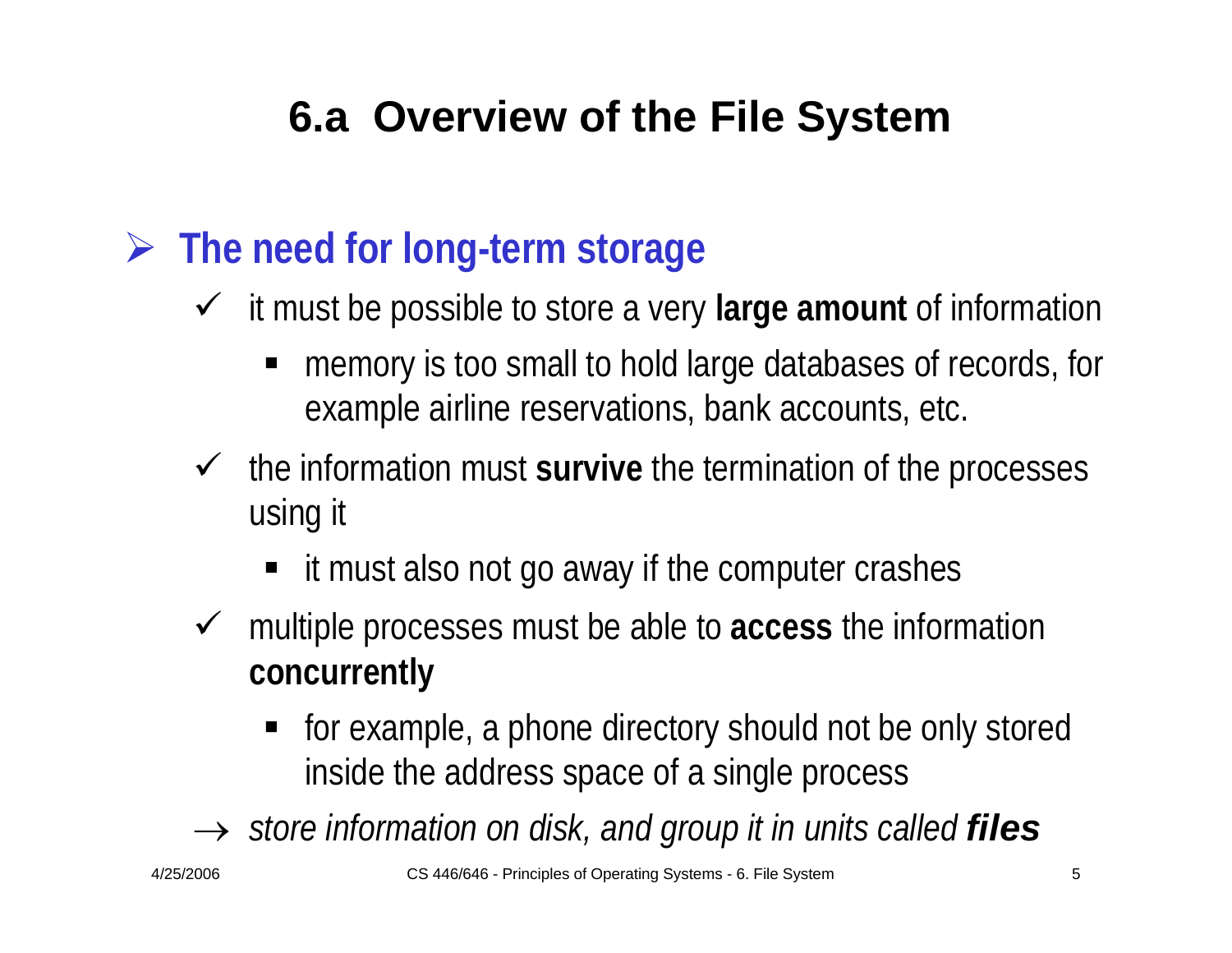## ¾ **Chart of Operating System Responsibilities**

## **§E – The O/S is responsible for he for providing a uniform logical view of information storage**

- ◆ the O/S defines a logical unit of storage, the **file**, and groups files in a hierarchy of **directories**
- $\checkmark$  the O/S supports primitives for manipulating files and directories (create, delete, rename, read, write, etc.)
- $\checkmark$  the O/S ensures data confidentiality and integrity
- $\sqrt{ }$ the O/S implements files on stable (nonvolatile) storage media
- $\checkmark$  the O/S keeps a mapping of the logical files onto the physical secondary storage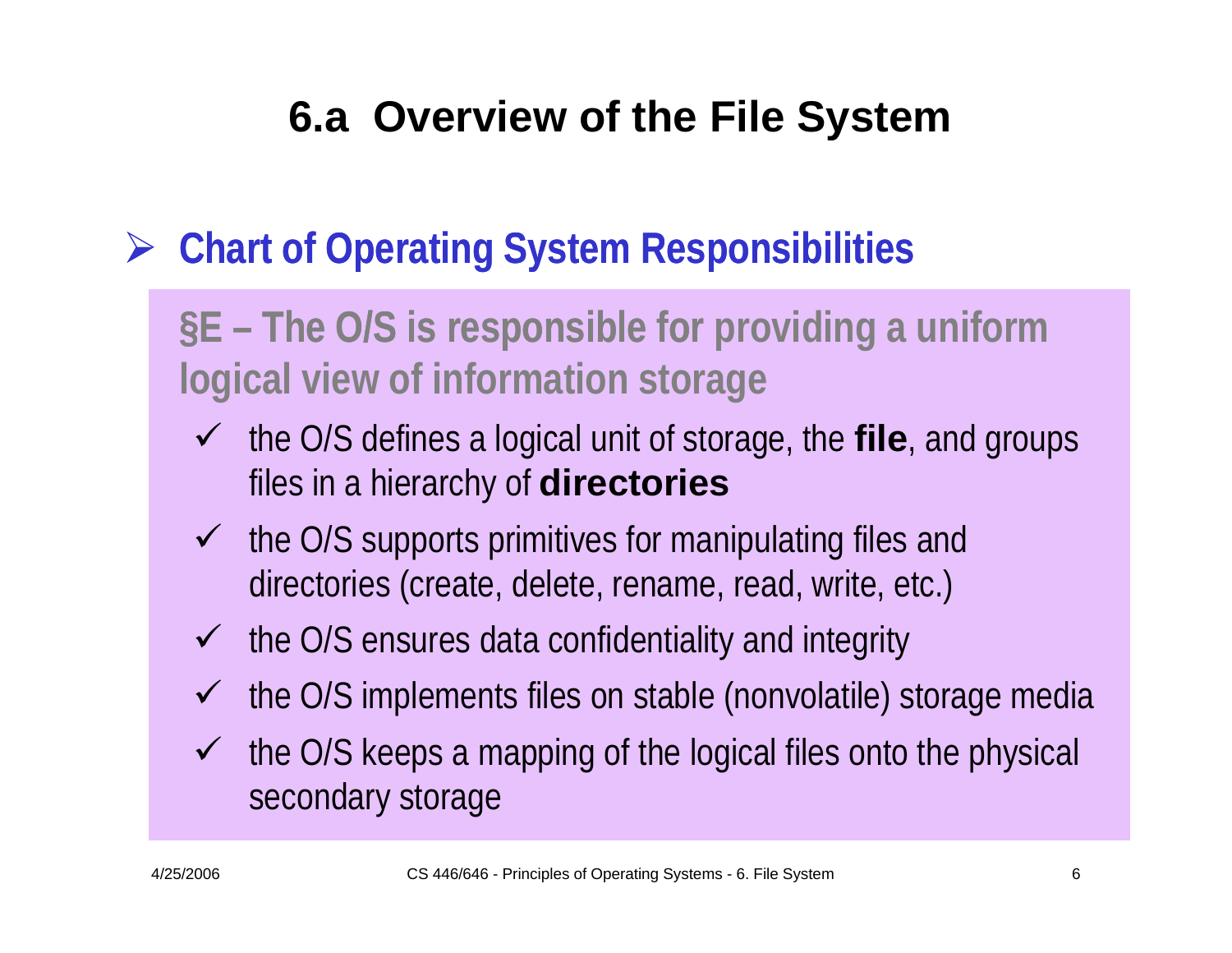¾ **The file system is the most visible aspect of an O/S**

- $\sqrt{ }$ files are managed by the O/S
- $\checkmark$  how files are
	- **structured**
	- ٠ named
	- accessed
	- ٠ used
	- **Perodected**
	- implemented
	- . . . are major topics in operating system design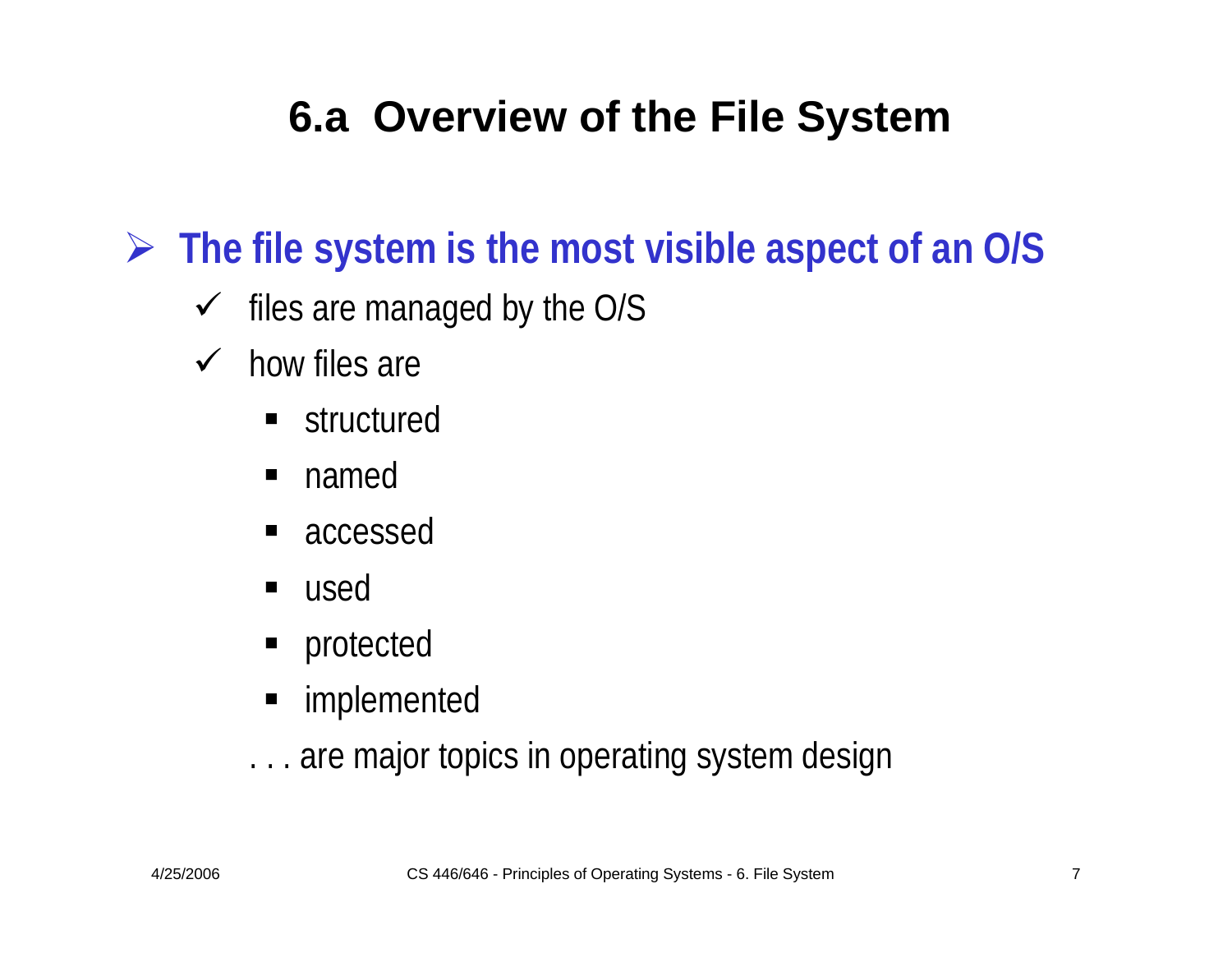¾ **Users' standpoint vs. designers' standpoint**

- $\checkmark$  for the O/S users
	- the most important aspect is how files **appear** to them
	- **how files are named and protected**
	- what operations are allowed, etc.
- $\checkmark$  for the O/S designers
	- must decide whether to **implement** files with linked lists, tables, etc.
	- how to map file blocks to disk sectors
	- ٠ how to keep track of free storage, etc.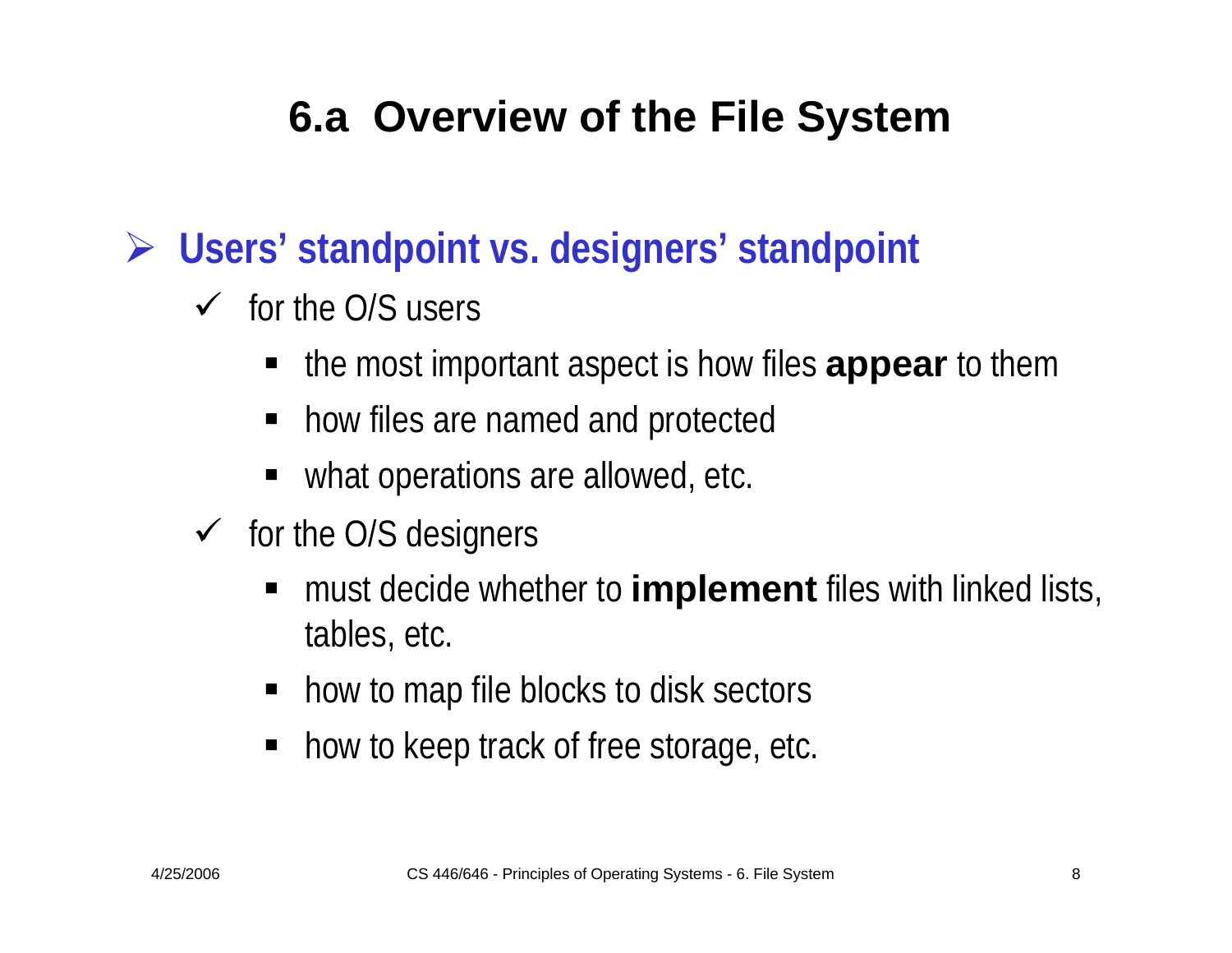#### **6. File System**

- **a.Overview of the File System**
- **b. User Interface: Files**
- **c. User Interface: Directories**
- **d. File System Implementation**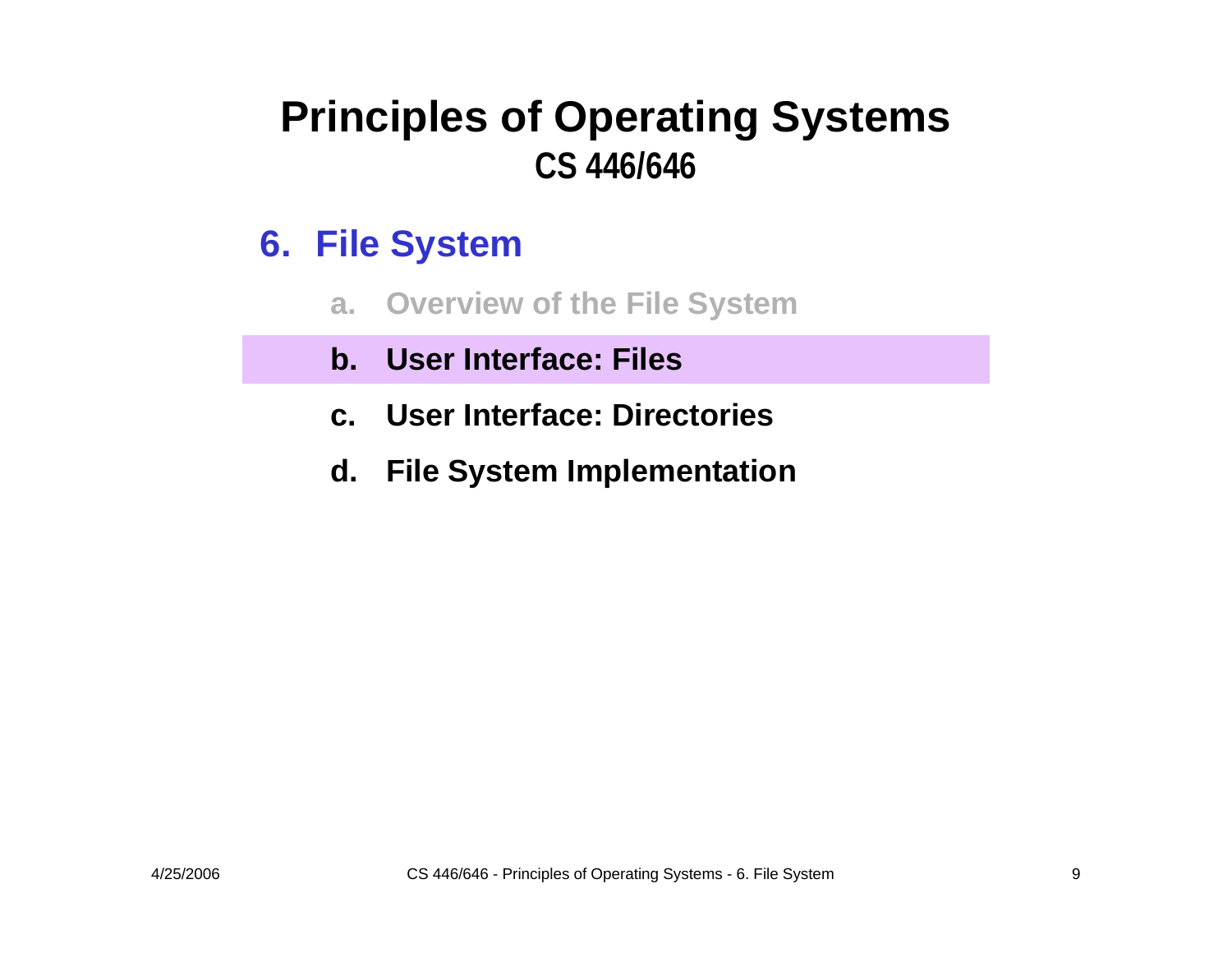### **6.b User Interface: Files**

#### ¾ **Files are an abstraction mechanism**

- $\checkmark$  the concept of "file" is the central element of the file system
- $\checkmark$  a file is a complete collection of data (as text or a program) treated by a computer as a unit especially for purposes of input and output
- $\checkmark$  files provide a convenient way to store information on the disk and read it back later
- $\checkmark$  they shield the user from the details of where the information is stored and how the disk works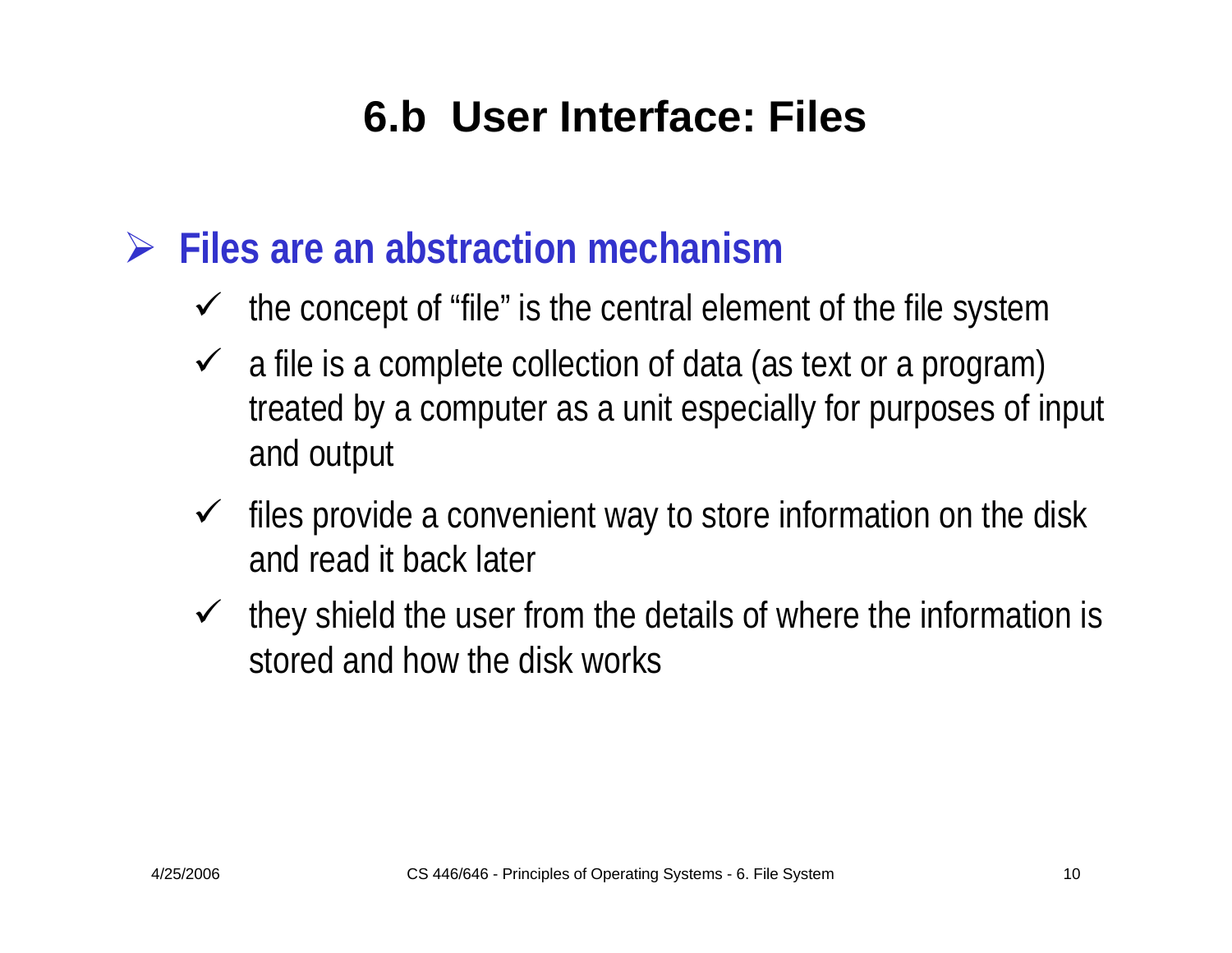### **6.b User Interface: FilesFile naming**

¾ **Naming is the most important aspect of abstraction**

- $\checkmark$  when a process creates a file, it gives it a name; when it terminates, the file continues to exist
- $\sqrt{ }$  naming rules vary from system to system
	- allowed name length can go from 8 to 255 characters
	- UNIX systems distinguish between uppercase and lowercase, MS-DOS and Windows do not
	- many systems support two-part, period-separated naming: the second part is called the **extension**
	- in UNIX, the extension is a user convention; not enforced
	- ٠ Windows is extension-aware and associates files with specific applications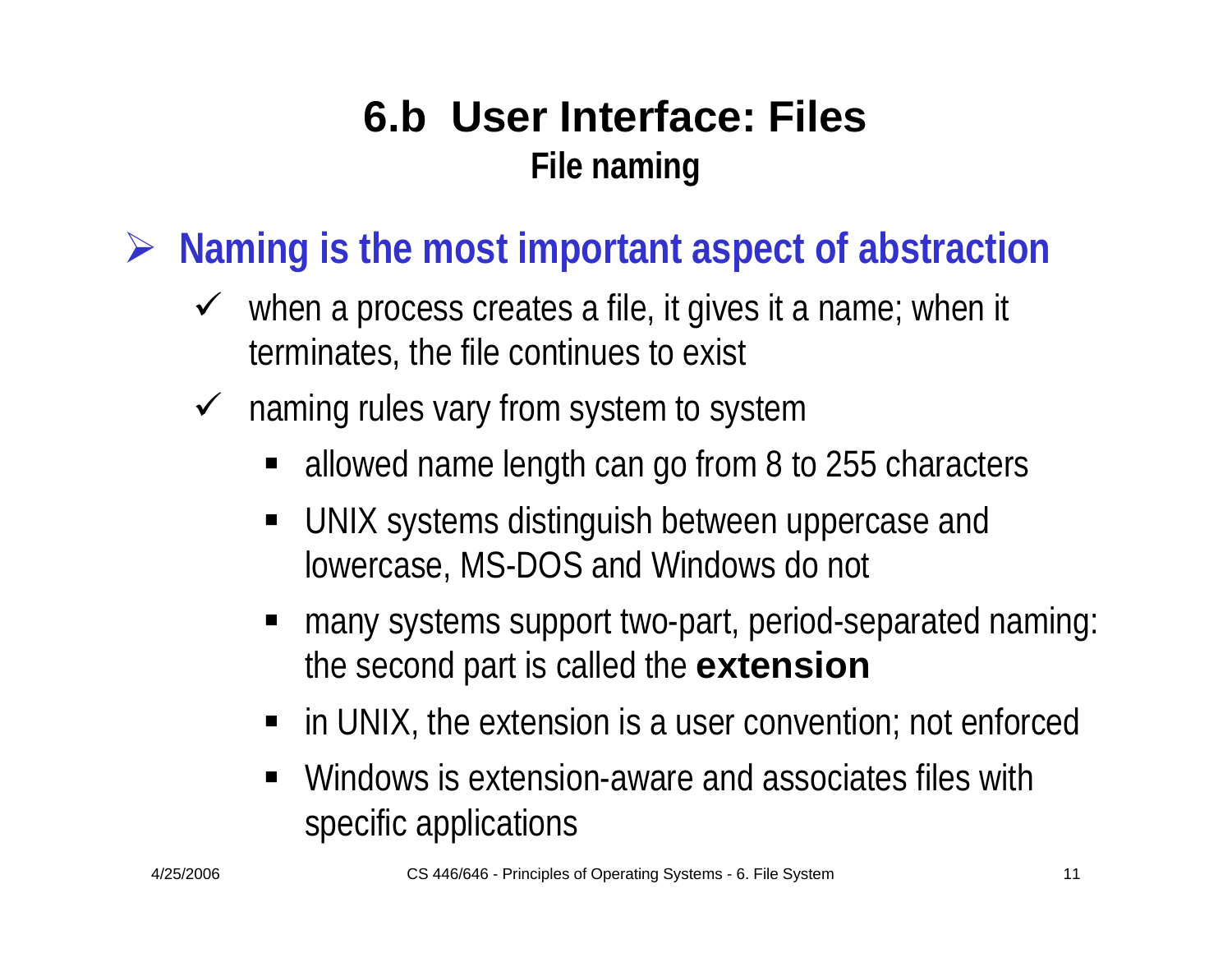#### **6.b User Interface: Files File naming**

| file type      | usual extension                   | function                                                                                       |  |
|----------------|-----------------------------------|------------------------------------------------------------------------------------------------|--|
| executable     | exe, com, bin<br>or none          | read to run machine-<br>language program                                                       |  |
| object         | obj, o                            | compiled, machine language,<br>not linked                                                      |  |
| source code    | c, cc, java, pas,<br>asm, a       | source code in various<br>languages                                                            |  |
| batch          | bat, sh                           | commands to the command<br>interpreter                                                         |  |
| text           | txt, doc                          | textual data, documents                                                                        |  |
| word processor | wp, tex, rrf,<br>doc              | various word-processor<br>formats                                                              |  |
| library        | lib, a, so, dll,<br>mpeg, mov, rm | libraries of routines for<br>programmers                                                       |  |
| print or view  | arc, zip, tar                     | ASCII or binary file in a<br>format for printing or<br>viewing                                 |  |
| archive        | arc, zip, tar                     | related files grouped into<br>one file, sometimes com-<br>pressed, for archiving<br>or storage |  |
| multimedia     | mpeg, mov, rm                     | binary file containing<br>audio or A/V information                                             |  |

Silberschatz, A., Galvin, P. B. and Gagne. G. (2003) *Operating Systems Concepts with Java (6th Edition).* 

#### **Common file types & extensions**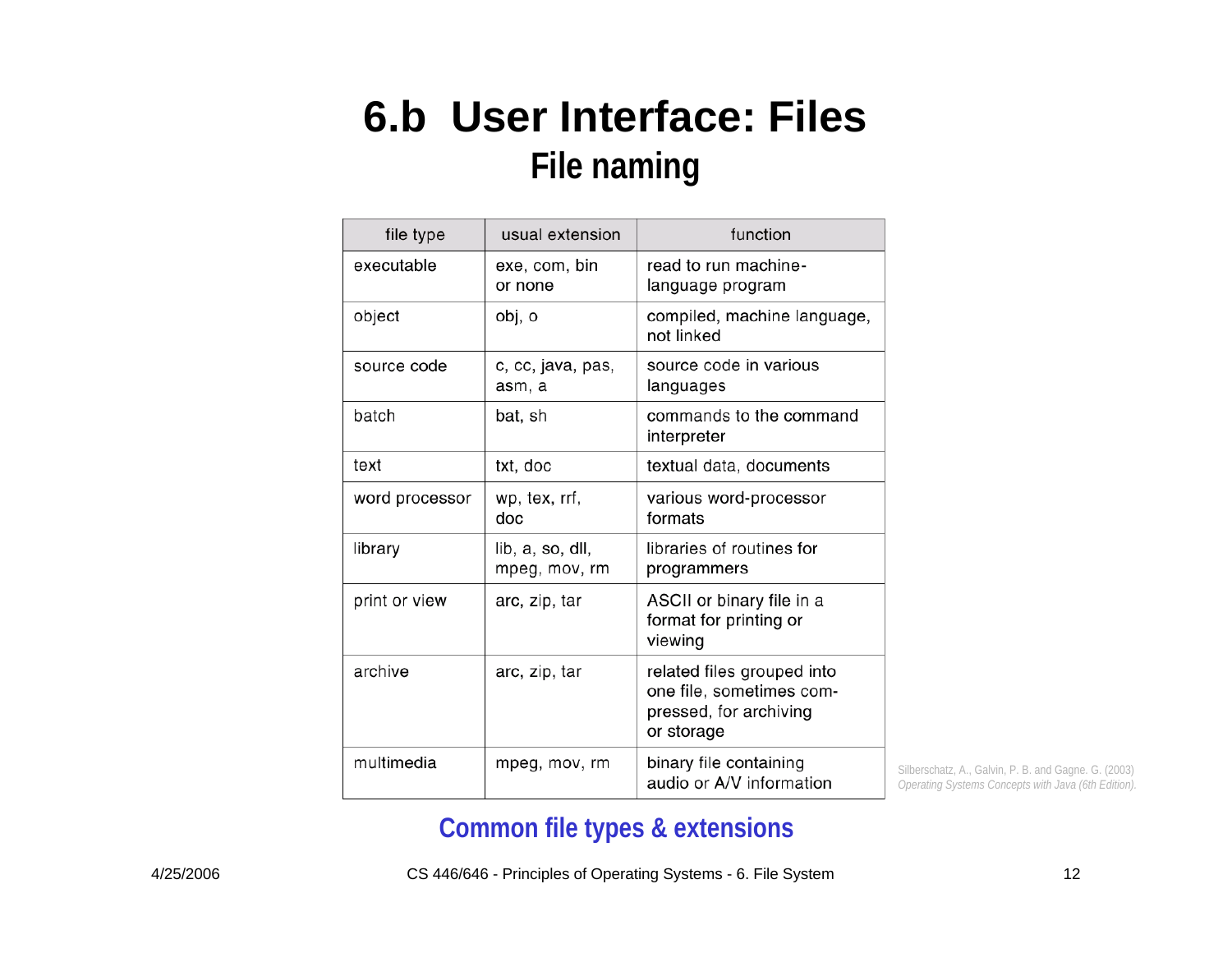#### **6.b User Interface: FilesFile structure**

## ¾ **A file can be internally structured in several ways**

**a) pure byte sequence** — O/S doesn't care about the contents; all meaning imposed by user application; generic O/S (UNIX, Win)

closer todatabasesystem techniques



**c) tree** — key-accessible records; mainframes commercial data

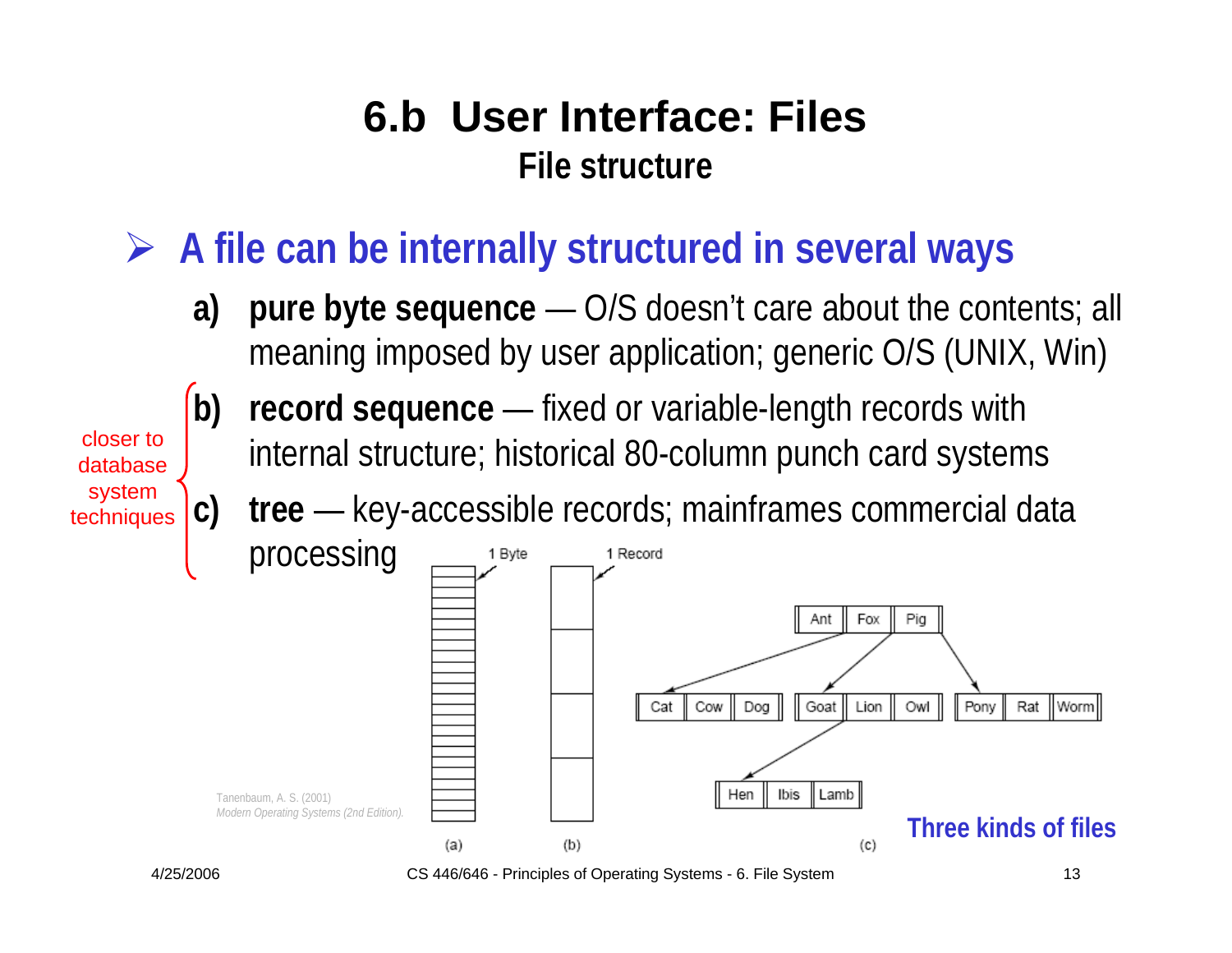## **6.b User Interface: FilesFile types**

- ¾ **An O/S supports different types of files**
	- $\checkmark$  **regular files**
		- the files that contain user information, ASCII or binary

#### $\checkmark$  **directories (directory files) Windows**

- system files that contain information about the file system organization
- $\checkmark$  **character special files**
	- used to model serial (character-mode) I/O devices: terminals, network
- $\checkmark$  **block special files**
	- used to model parallel (block-mode) I/O devices: disks

**UNIX**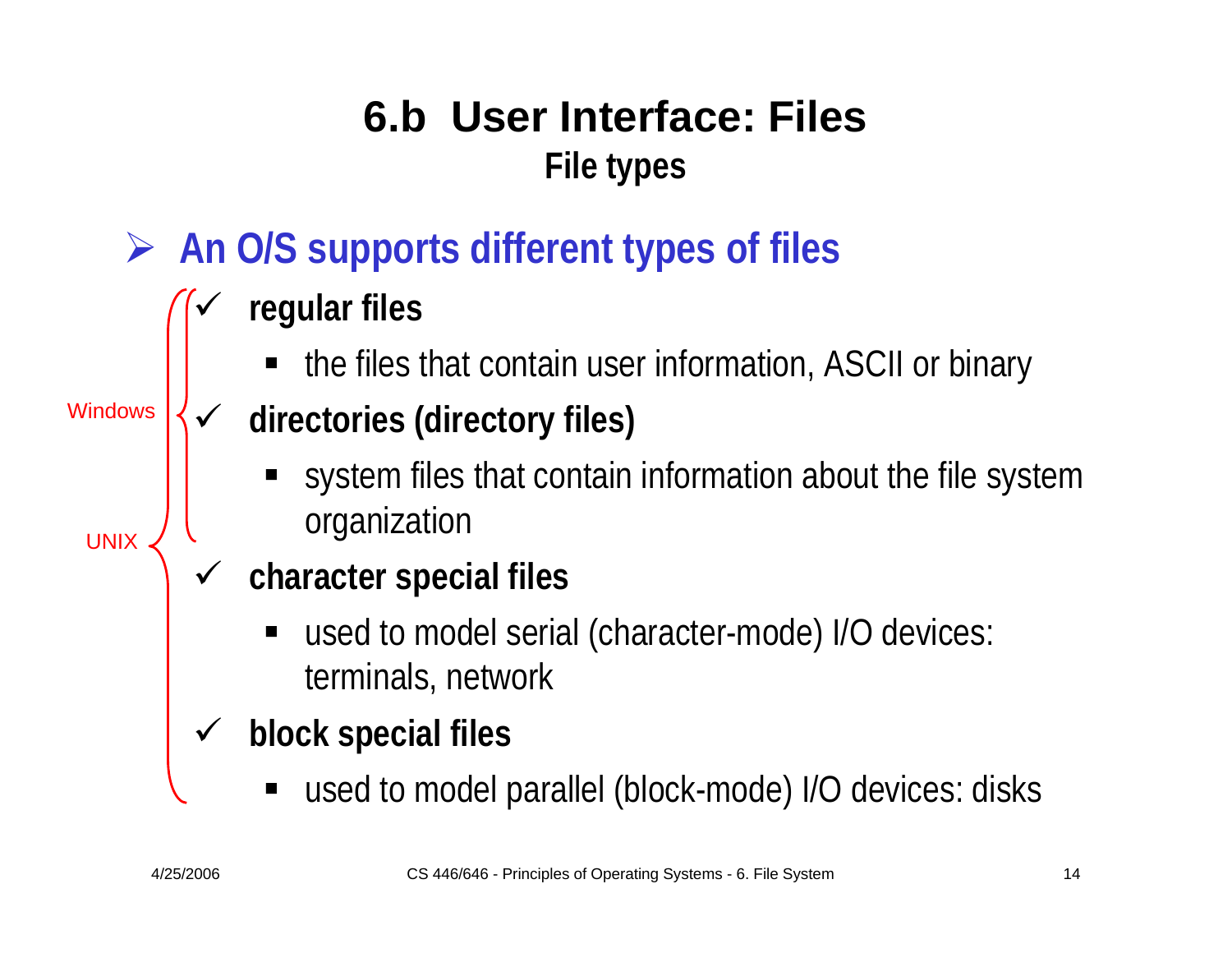#### **6.b User Interface: FilesFile types**



#### **(a) An executable file and (b) an archive of unlinked compiled modules**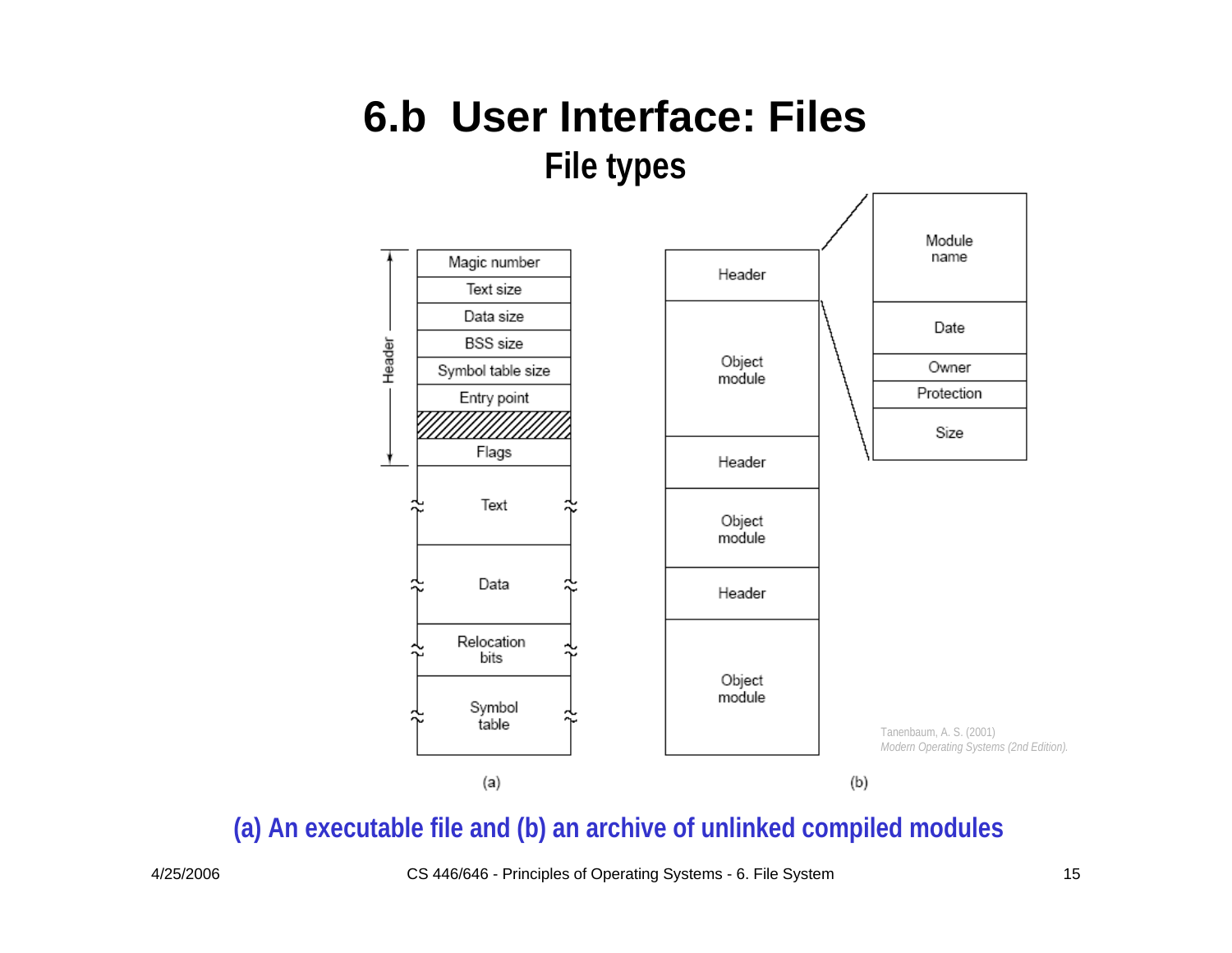#### **6.b User Interface: FilesFile attributes**

¾ **The O/S associates management information with files**

- 9 in addition to its name and data, a file also has **file attributes**
- $\sqrt{ }$  the list of attributes varies considerably from system to system, but typically:
	- file's owner and protection
	- various bit flags: hidden, read/write, etc.
	- record length, key, etc. for record-structured files
	- timestamps: created, accessed, modified, etc.
	- size values
- $\checkmark$  just as process control blocks (PCBs), the O/S maintains file control blocks (FCBs) → *see file system implementation*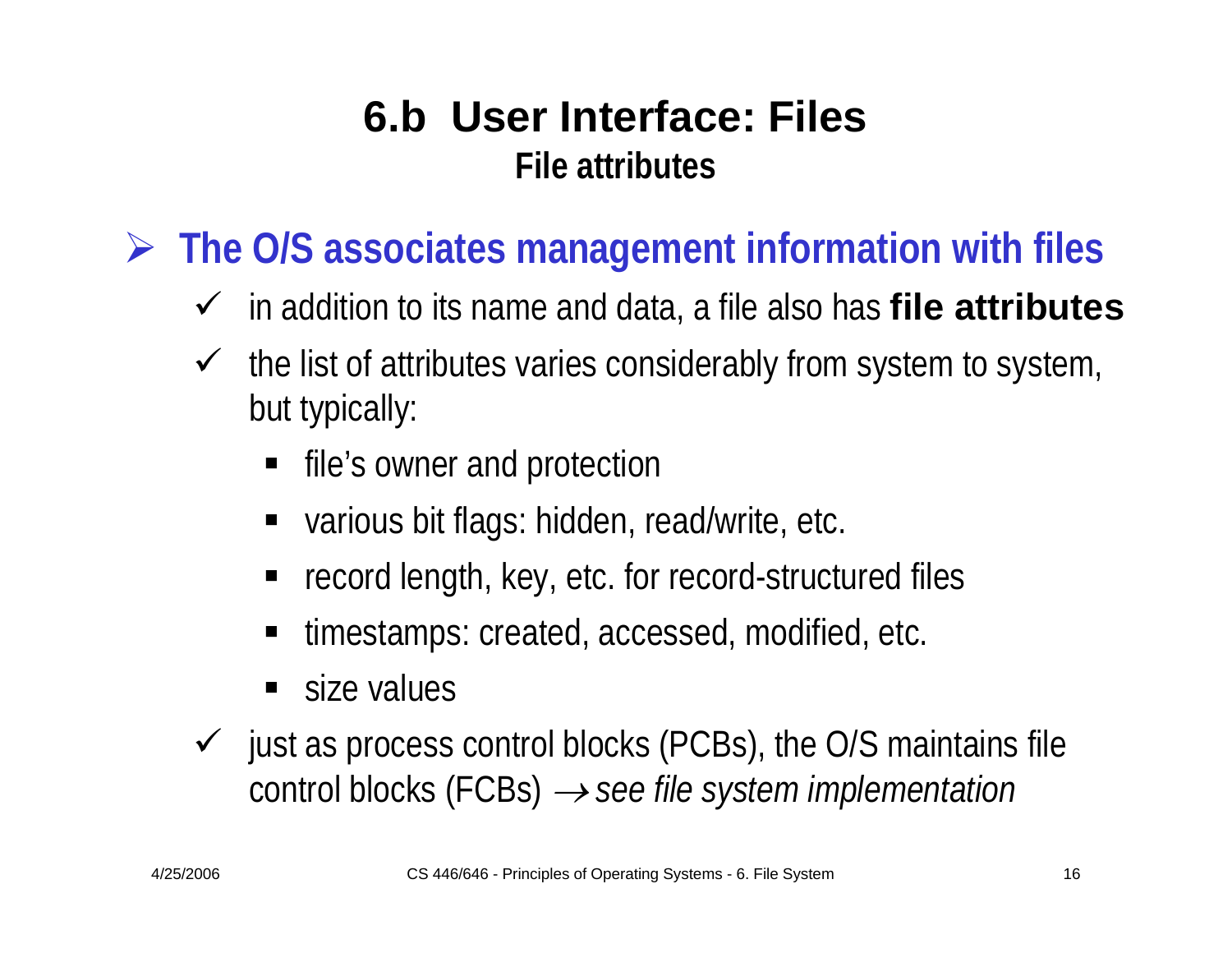#### **6.b User Interface: Files File attributes**

| Attribute           | Meaning                                               |  |
|---------------------|-------------------------------------------------------|--|
| Protection          | Who can access the file and in what way               |  |
| Password            | Password needed to access the file                    |  |
| Creator             | ID of the person who created the file                 |  |
| Owner               | Current owner                                         |  |
| Read-only flag      | 0 for read/write; 1 for read only                     |  |
| Hidden flag         | 0 for normal; 1 for do not display in listings        |  |
| System flag         | 0 for normal files; 1 for system file                 |  |
| Archive flag        | 0 for has been backed up; 1 for needs to be backed up |  |
| ASCII/binary flag   | 0 for ASCII file; 1 for binary file                   |  |
| Random access flag  | 0 for sequential access only; 1 for random access     |  |
| Temporary flag      | 0 for normal; 1 for delete file on process exit       |  |
| Lock flags          | 0 for unlocked; nonzero for locked                    |  |
| Record length       | Number of bytes in a record                           |  |
| Key position        | Offset of the key within each record                  |  |
| Key length          | Number of bytes in the key field                      |  |
| Creation time       | Date and time the file was created                    |  |
| Time of last access | Date and time the file was last accessed              |  |
| Time of last change | Date and time the file has last changed               |  |
| Current size        | Number of bytes in the file                           |  |
| Maximum size        | Number of bytes the file may grow to                  |  |

#### **Some possible file attributes** Tanenbaum, A. S. (2001) **Some possible file attributes**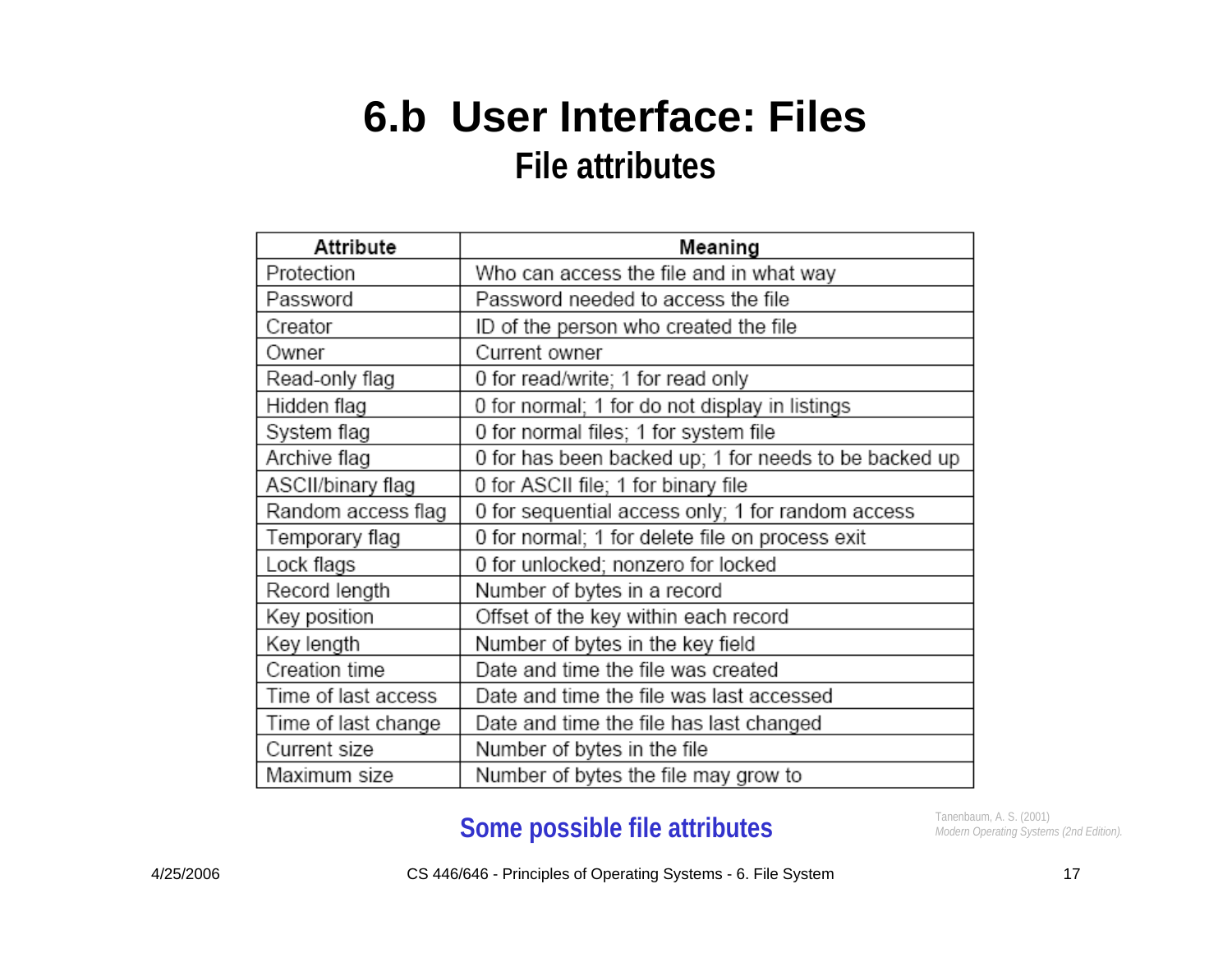## **6.b User Interface: FilesFile operations**

¾ **Most common system calls related to files**

#### 9 **create/delete**

- creates a file with no data, initializes file attributes
- 9 **open/close**
	- loads file attributes and disk addresses in memory
- 9 **read/write, append**
	- **The final starts of a from/to a buffer starting at a current position**
- 9 **seek**
	- in random access files: repositions file pointer for read/write
- 9 **get/set attributes, rename**
	- some attributes are user-settable (name, protection flags)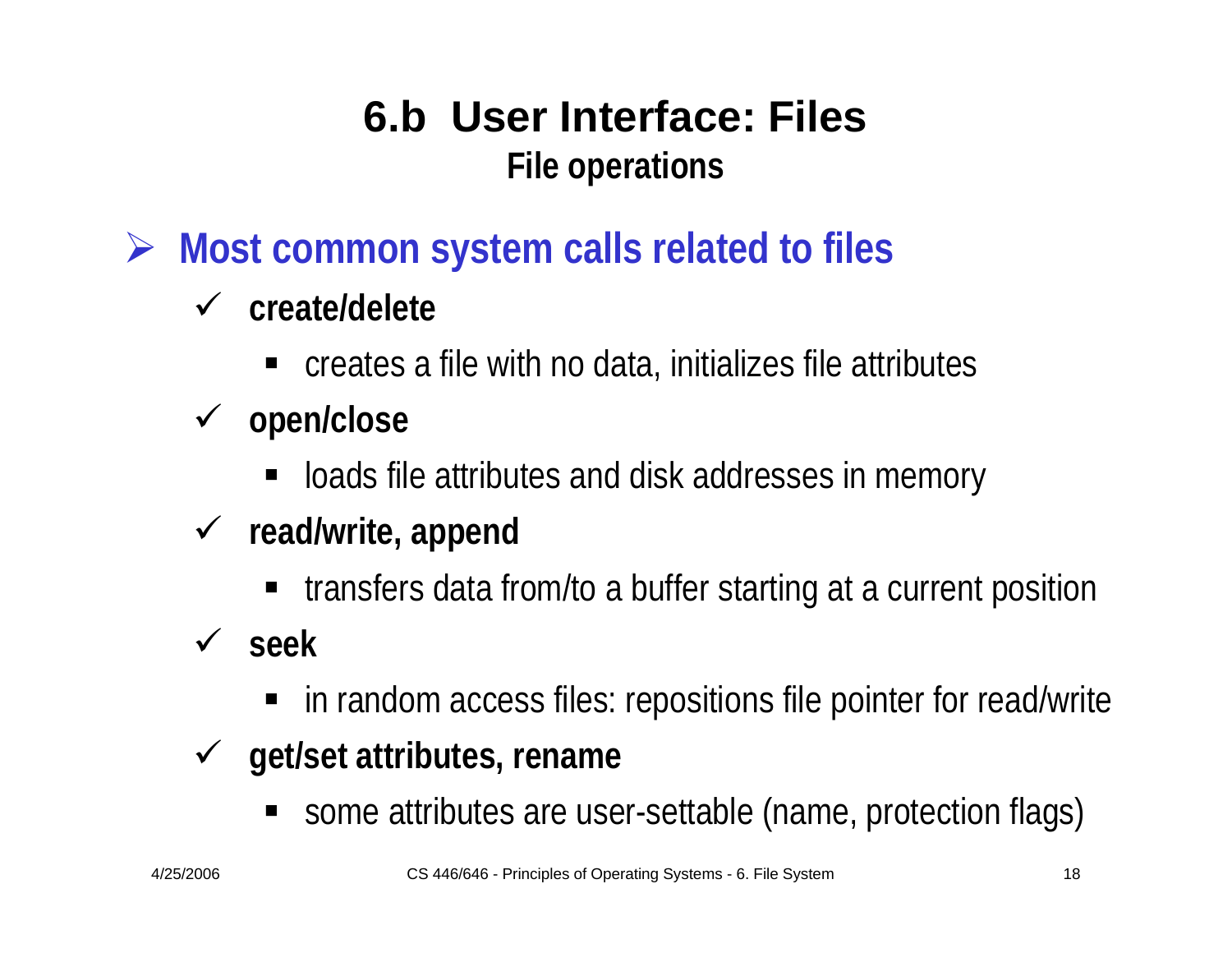#### **6.b User Interface: FilesFile operations**

```
#define BUF_SIZE 4096
                                               /* use a buffer size of 4096 bytes */
#define OUTPUT MODE 0700
                                               /* protection bits for output file */
int main(int argc, char *argy[])
    int in_fd, out_fd, rd_count, wt_count;
    char buffer[BUF_SIZE];
    if (argc != 3) exit(1);
                                               /* syntax error if argc is not 3 \times/
    /* Open the input file and create the output file */in_fd \epsilon open(\lambdargy[1], O_RDONLY); /* open the source file */
    if (in fd < 0) exit(2);
                                               /* if it cannot be opened, exit */
    out_fd € creat(argv[2], OUTPUT_MODE); /* create the destination file */
    if (out_fd \leq 0) exit(3):
                                               /* if it cannot be created, exit */
    /* Copy loop */
    while (TRUE) {
         rd_count E read(in _fd, buffer, BUF_SIZE); /* read a block of data */
    if (rd_count \leq 0) break;
                                               /* if end of file or error, exit loop */wt_count \epsilon write(out_fd, buffer, rd_count); /* write data */
         if (wt_count \leq 0) exit(4);
                                         /* wt count <= 0 is an error */₹
    /* Close the files */close(\mathbf{h}_f(d))close(out_fd);
     if (rd\_count == 0)/* no error on last read */
         exit(0);else
                                                                                    Tanenbaum, A. S. (2001)
                                               /* error on last read */
         exit(5);Modern Operating Systems (2nd Edition). \}
```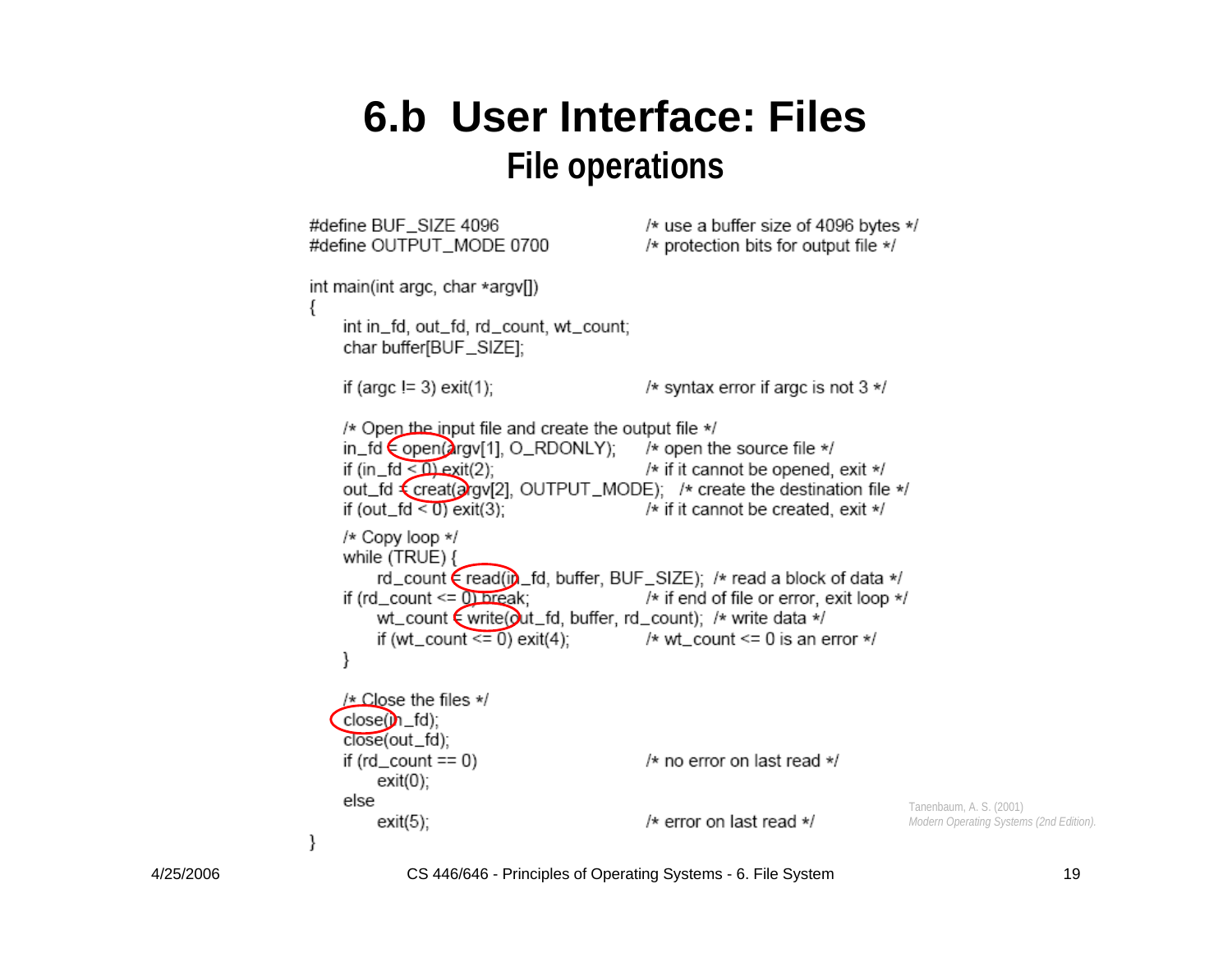#### **6. File System**

- **a.Overview of the File System**
- **b. User Interface: Files**
- **c. User Interface: Directories**
- **d. File System Implementation**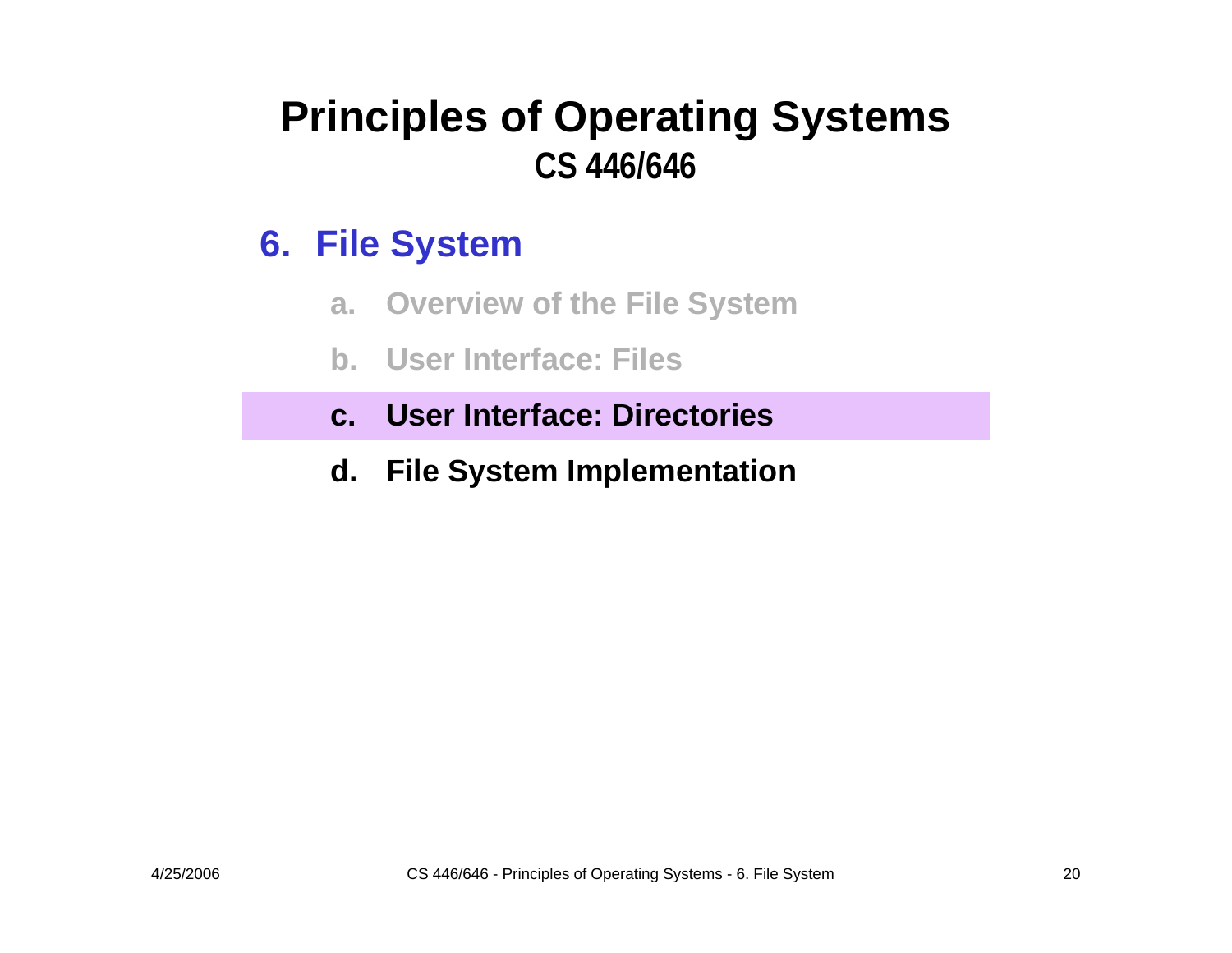¾ **Directories are special files that keep track of other files**

- $\checkmark$  the collection of files is systematically organized
- $\checkmark$  first, disks are split into partitions that create logical volumes (can be thought of as "virtual disks")
- $\checkmark$  second, each partition contains information about the files within
- $\checkmark$  this information is kept in entries in a **device directory** (or volume table of contents)
- $\checkmark$  the directory is a symbol table that translates file names into their entries in the directory
	- it has a logical structure
	- it has an implementation structure (linked list, table, etc.)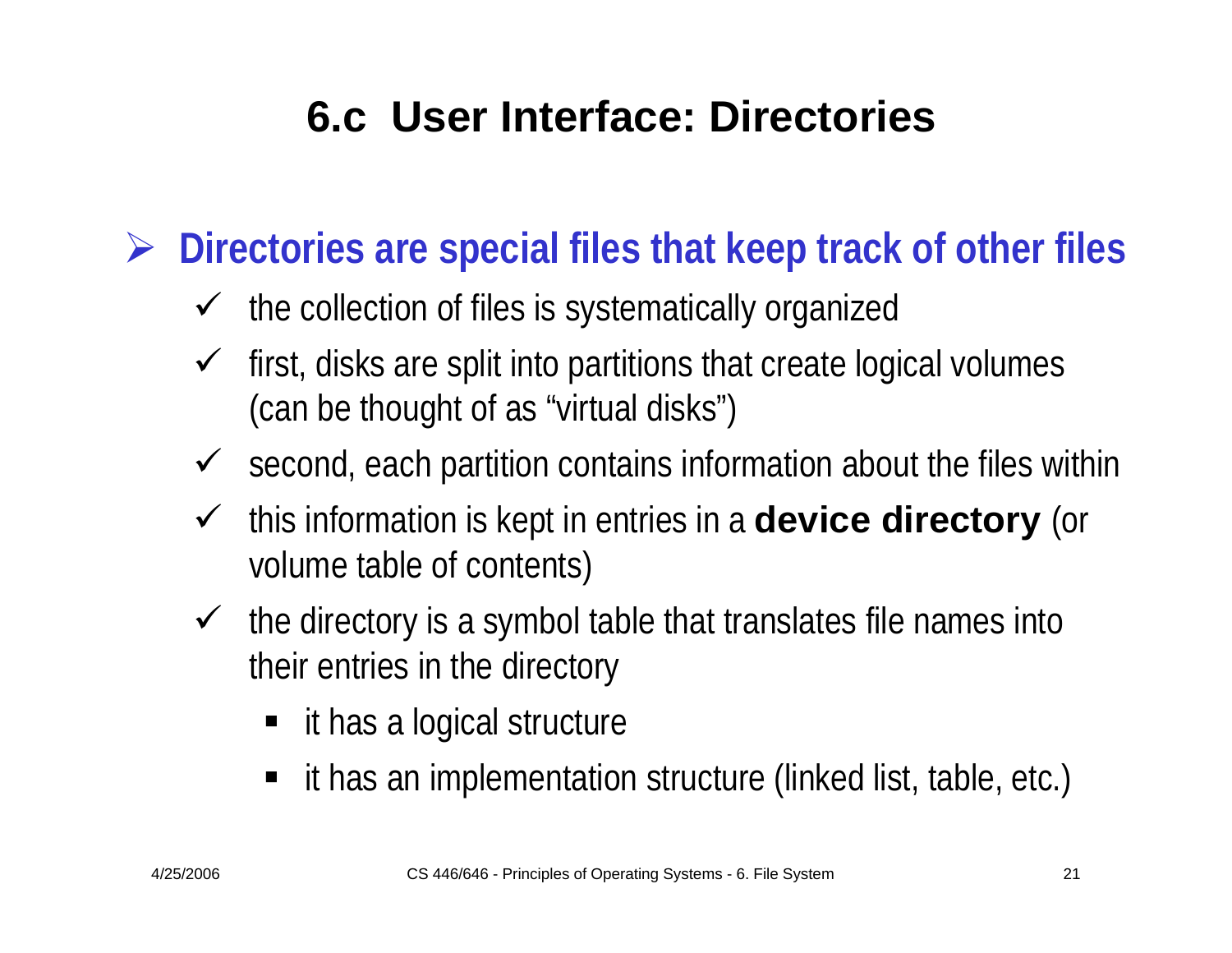## ¾ **Single-level directory structure**

- $\sqrt{ }$  simplest form of logical organization: one global or **root** directory containing all the files
- $\sqrt{ }$  problems
	- global namespace: unpractical in multiuser systems
	- $\blacksquare$  no systematic organization, no groups or logical categories of files that belong together

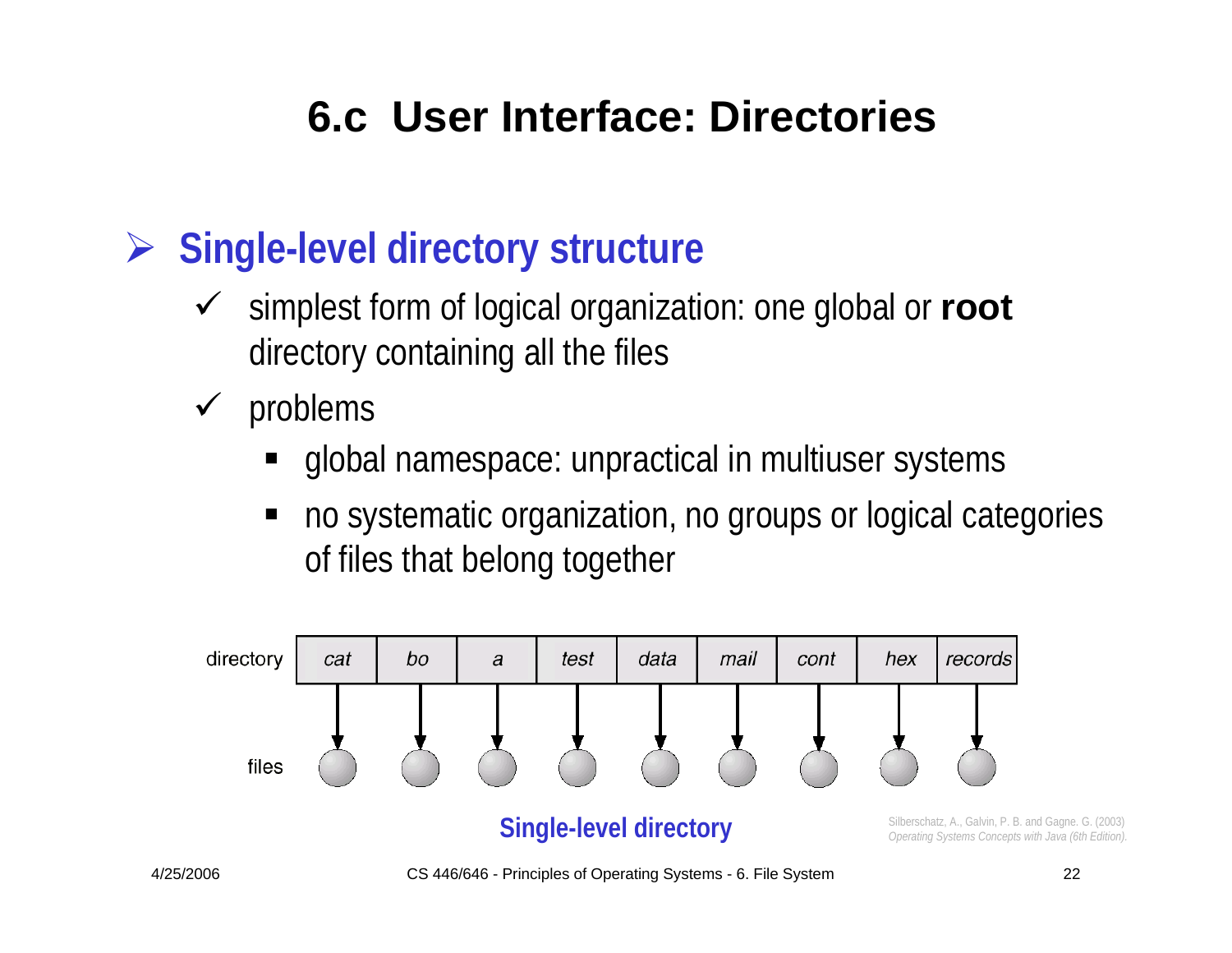#### ¾ **Two-level directory structure**

- $\checkmark$  in multiuser systems, the next step is to give each user their own private directory
- $\checkmark$ avoids filename confusion
- $\checkmark$  however, still no grouping: not satisfactory for users with many files

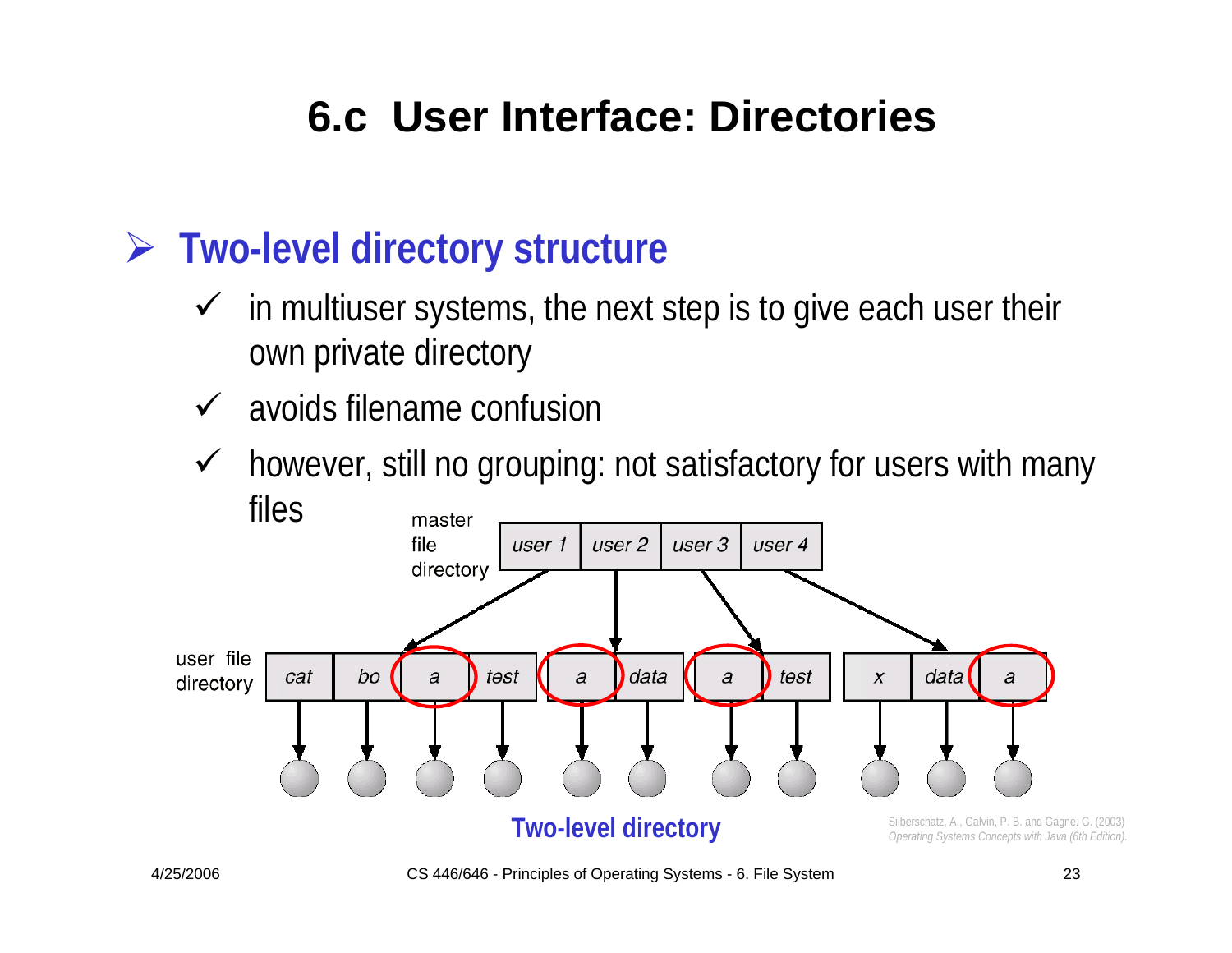#### ¾ **Tree-structured directory structure**



Silberschatz, A., Galvin, P. B. and Gagne. G. (2003) *Operating Systems Concepts with Java (6th Edition).*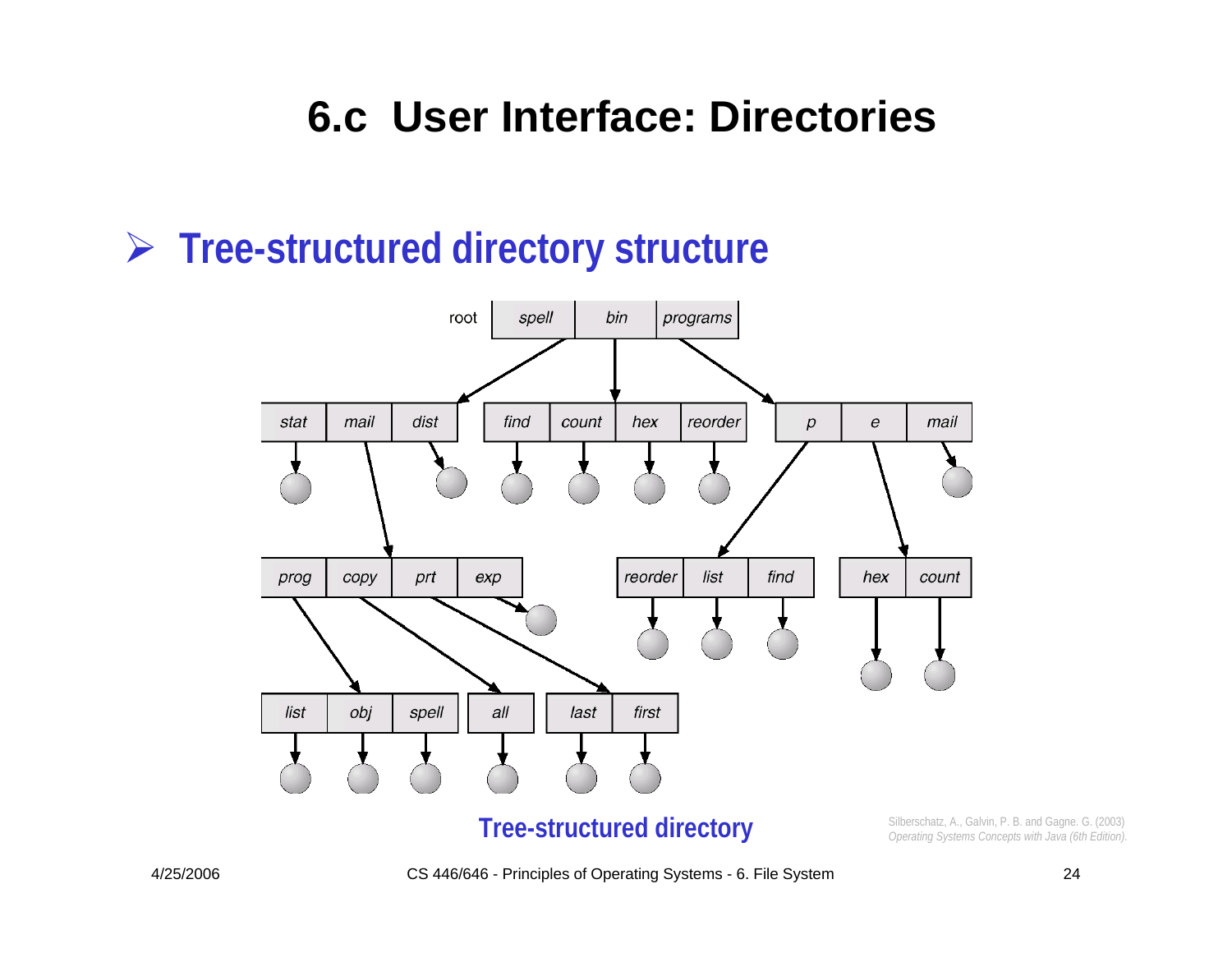#### ¾ **Tree-structured directory structure**

- $\checkmark$  natural extension of the two-level scheme
- $\sqrt{ }$  provides a general hierarchy, in which files can be grouped in natural ways
- $\sqrt{ }$  good match with human cognitive organization: propensity to categorize objects in embedded sets and subsets
- $\checkmark$  navigation through the tree relies on **pathnames**
	- absolute pathnames start from the root, example: /doursat/academic/teaching/cs446/assignment4/grades
	- **Fig. 3** relative pathnames start at from a current **working directory**, example: assignment4/grades
	- the current and parent directory are referred to as . and ..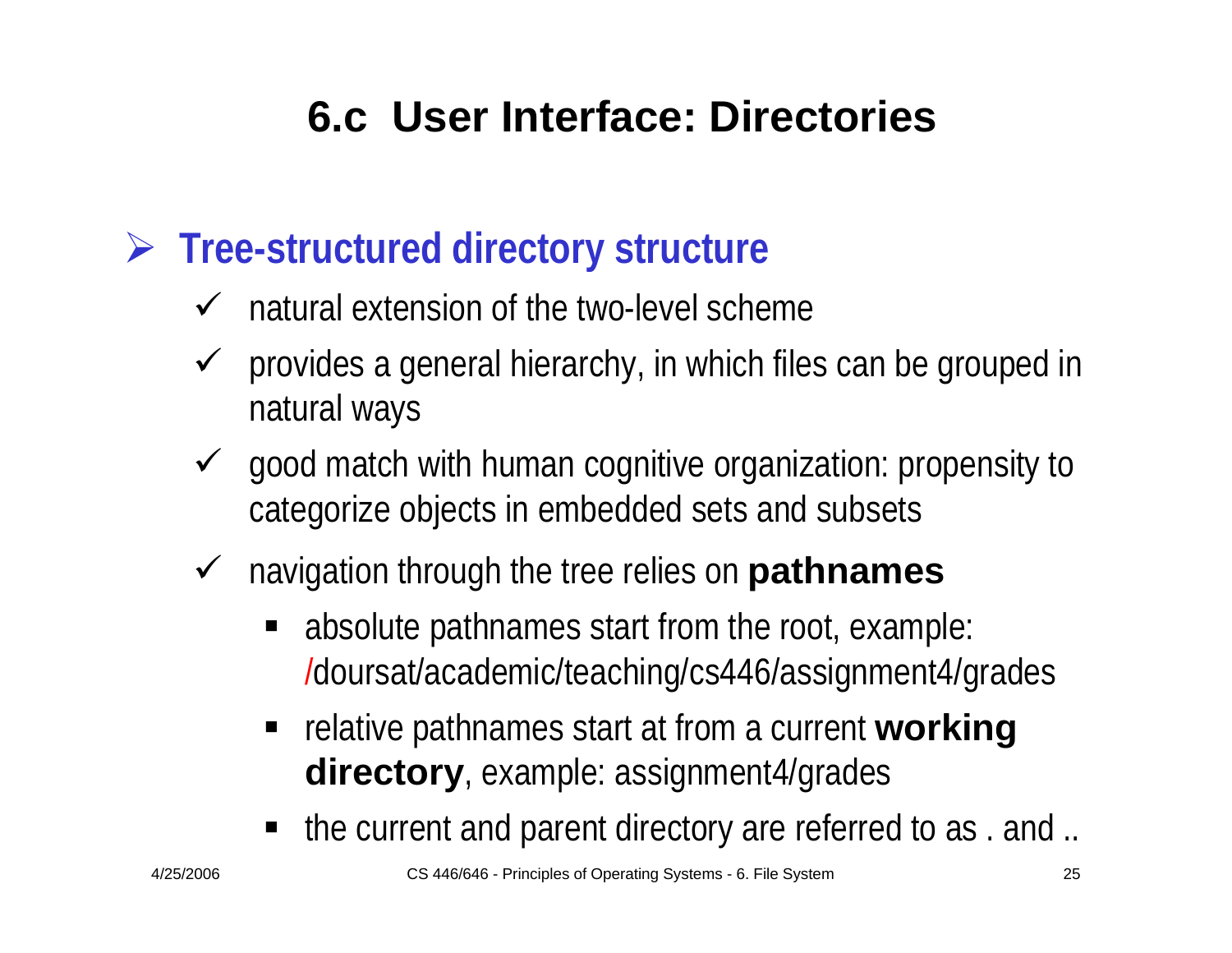

Stallings, W. (2004) *Operating Systems: Internals and Design Principles (5th Edition).*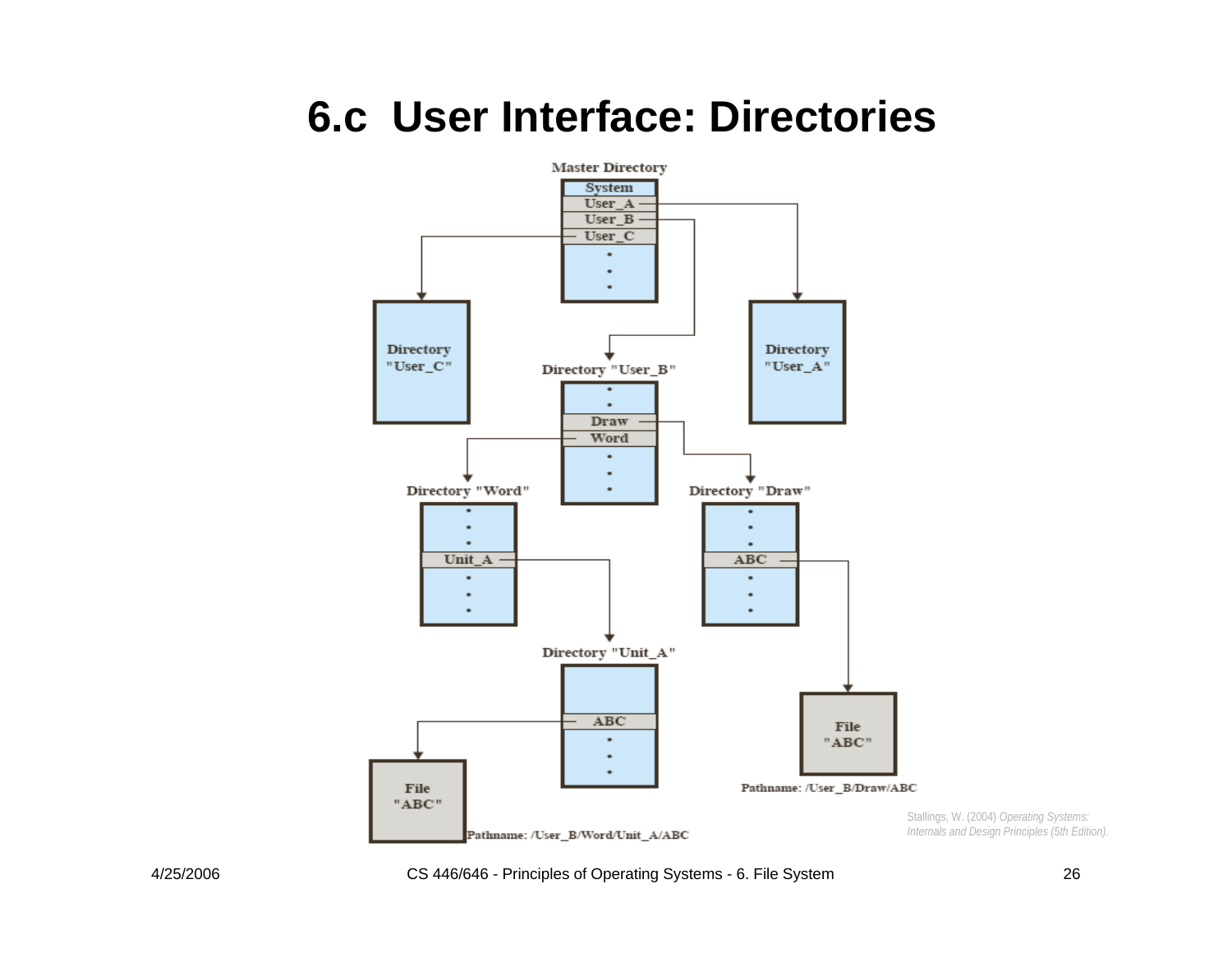¾ **Common system calls related to directory operations**

#### 9 **create/delete**

- creates or deletes an *empty* directory (except for . and ..)
- 9 **opendir/closedir**
	- **-** loads directory attributes in memory
- 9 **readdir**
	- **-** reads the entries in a directory (more abstract than read)

#### $\checkmark$  rename

**Fig. 2** renames a directory like a file

#### 9 **link/unlink**

**Shares files by making them appear in more than one direct-**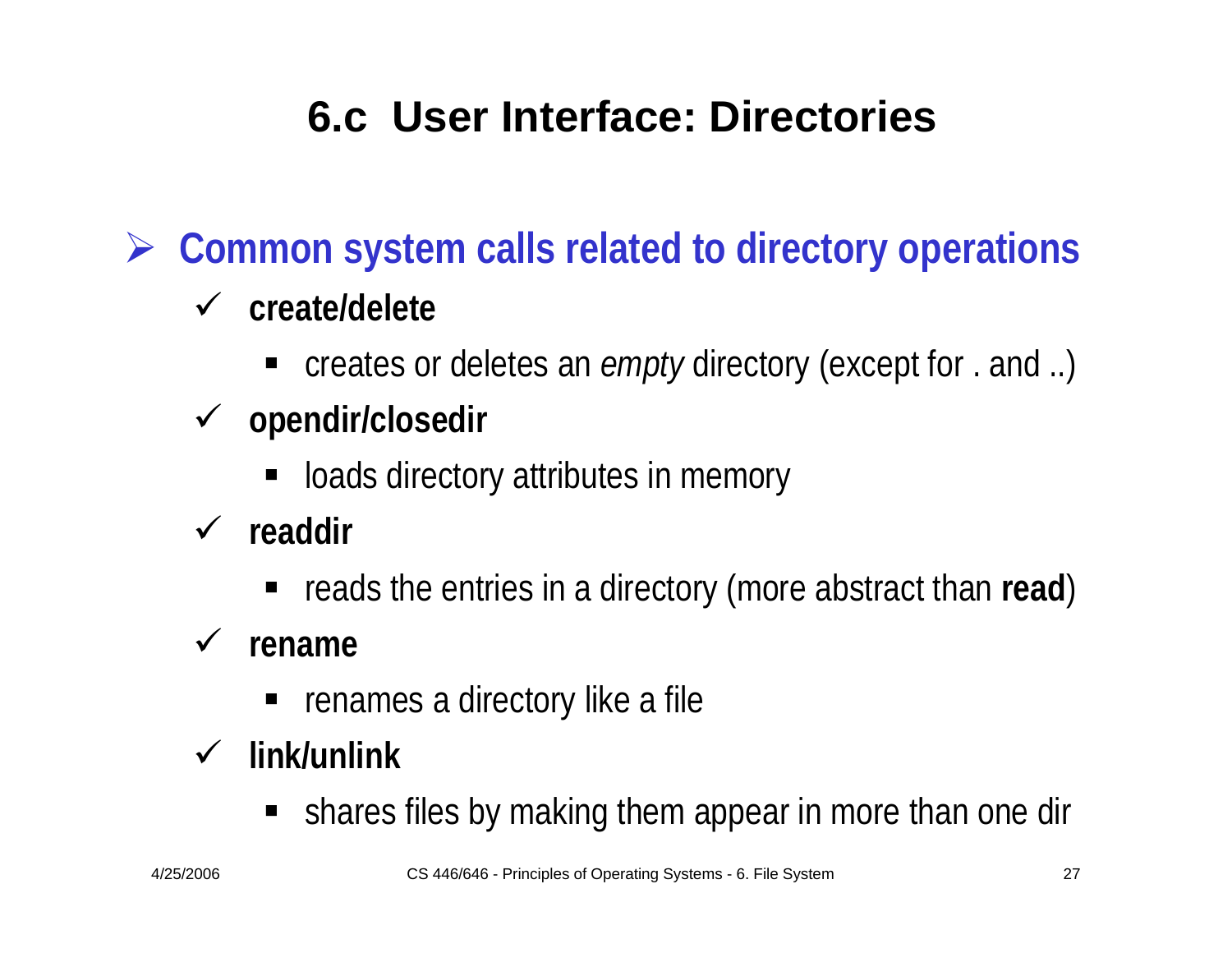### ¾ **Acyclic-graph (shared file) directory structure**

 $\checkmark$  allows for different users to work on the same files while keeping their own view of the files (implemented with links)



#### **Acyclic-graph directory** Silberschatz, A., Galvin, P. B. and Gagne. G. (2003) *Operating Systems Concepts with Java (6th Edition).*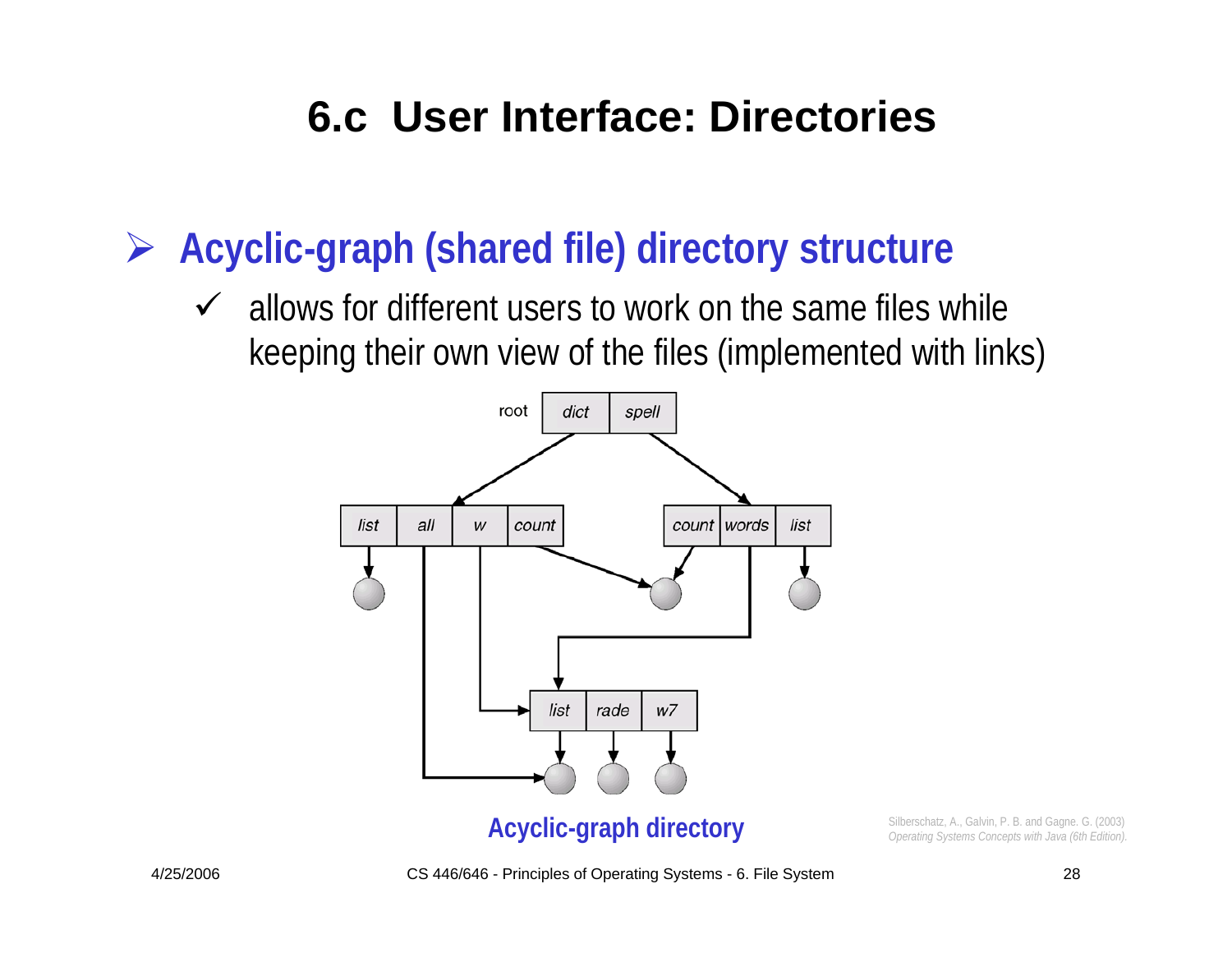#### **6. File System**

- **a.Overview of the File System**
- **b. User Interface: Files**
- **c. User Interface: Directories**

#### **d. File System Implementation**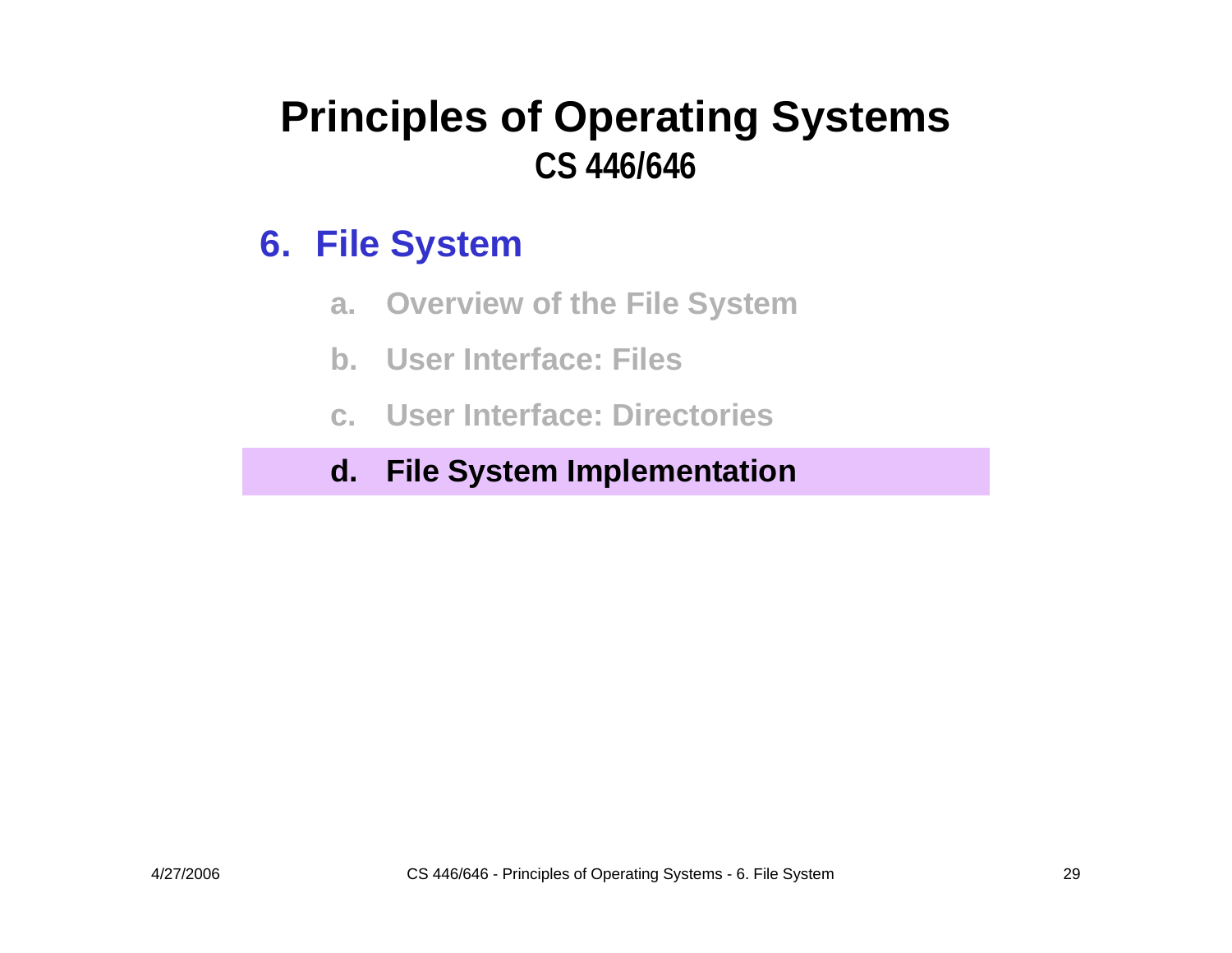¾ **The file system implementation relies on several "ondisk" and "in-core" structures**

- $\sqrt{ }$  the **on-disk** structures contain persistent (static) information:
	- how to boot an O/S stored in the partition
	- number of blocks and free blocks
	- directory structure
	- **n** individual files
- ◆ the **in-core** (memory) structures are used for process-related file management and performance improvement via caching
	- ٠ tables of open files (system-wide and per-process)
	- **•** recently opened directories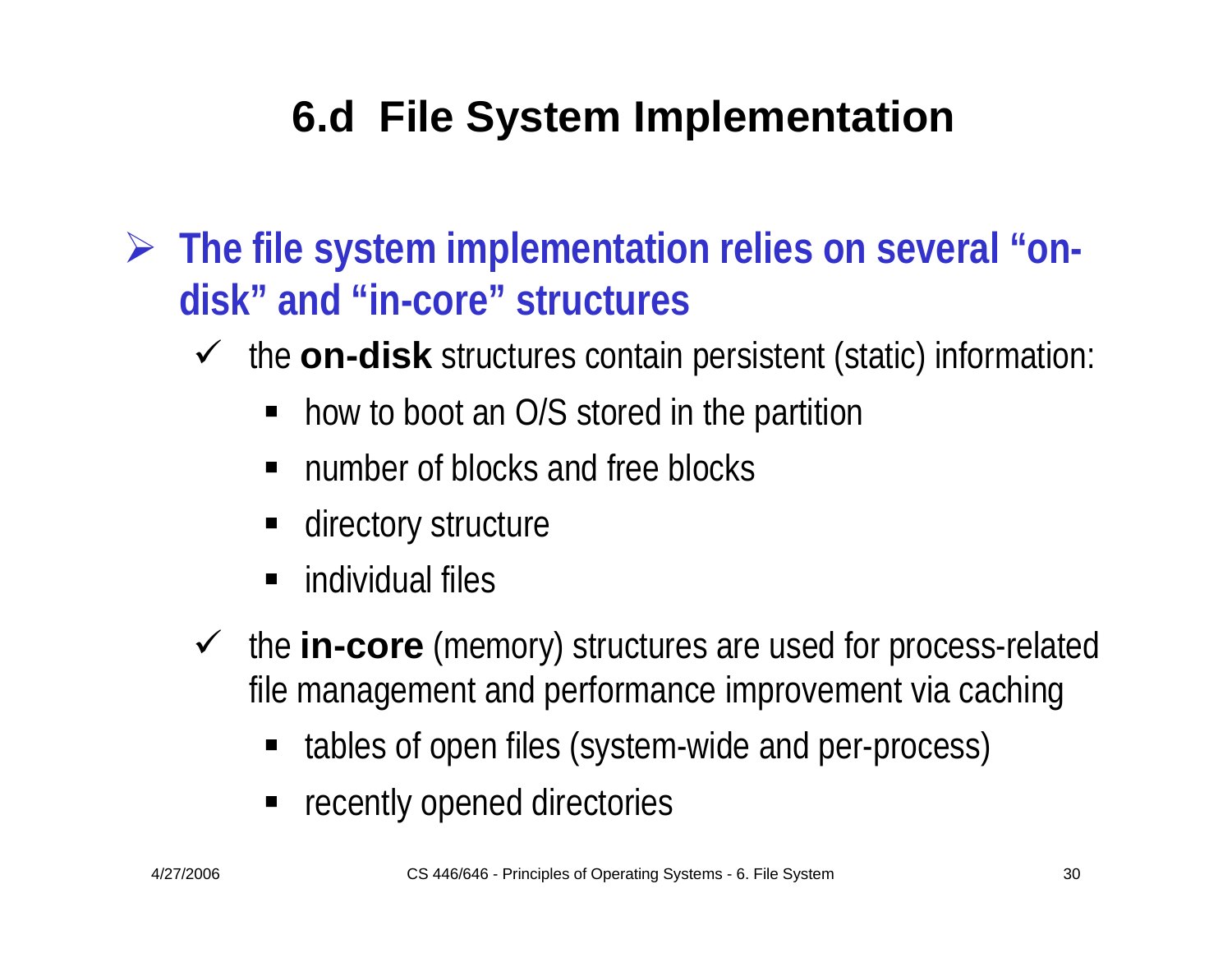### ¾ **The central elements are the File Control Blocks**

- 9 In UNIX, a File Control Block is called an **i-node** ("index-node")
- $\checkmark$  each file has a corresponding i-node structure, which contains information describing the file
- 9 **on-disk i-node (file system dependent)**
	- persistent accounting information: user & group ownership, time stamps, etc.
	- **EXT** information to locate the disk blocks holding the file's data
- 9 **in-core i-node (file system independent)**
	- transient management information: access flags (locked, modified), processes holding it, read/write pointer, etc.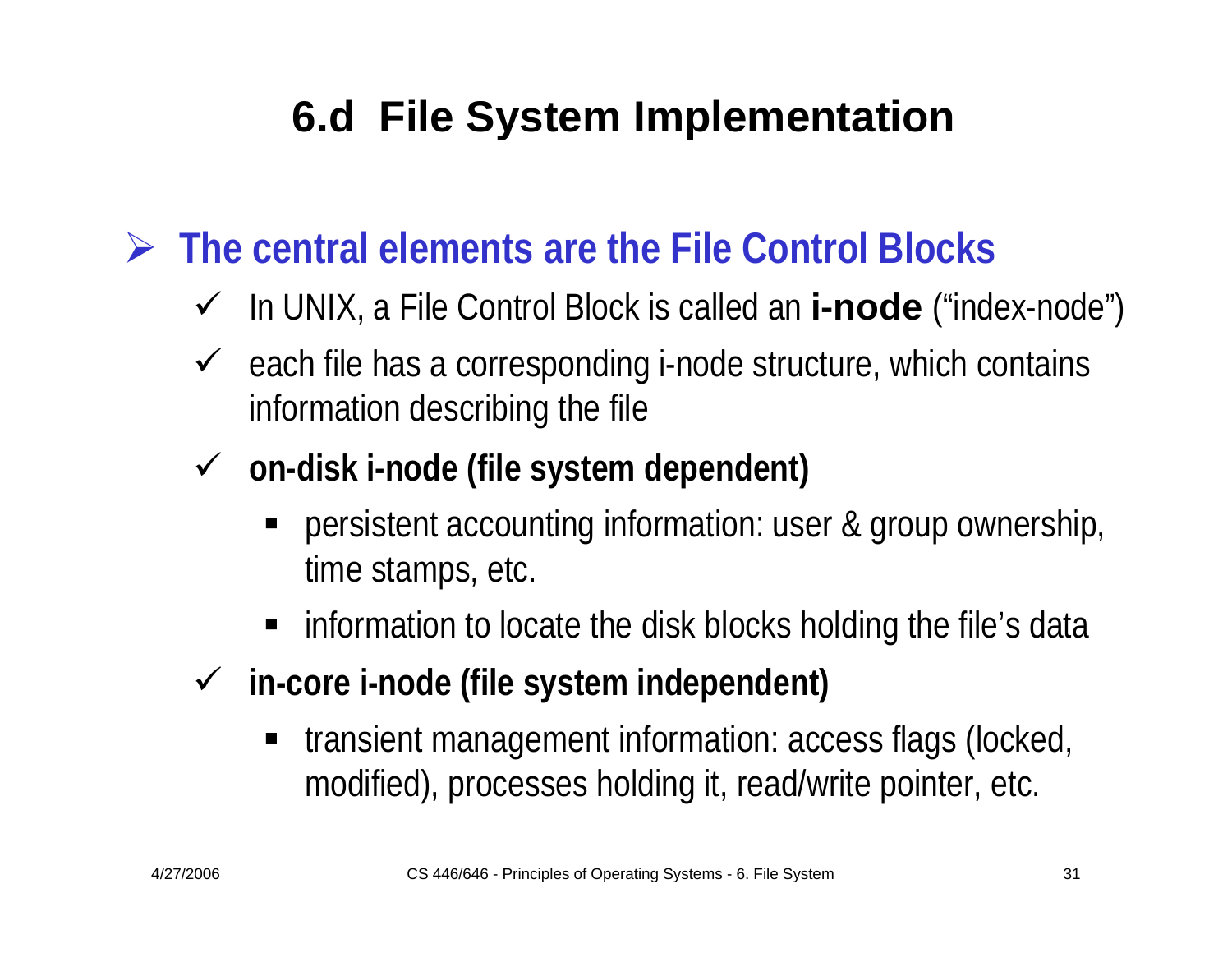#### ¾ **On-disk i-nodes**

 $\checkmark$  each i-node has an absolute i-number

 $\checkmark$  each i-node has a fixed size, generally 64 bytes long

| Field  | Bytes | Description                                                 |  |
|--------|-------|-------------------------------------------------------------|--|
| Mode   | 2     | File type, protection bits, setuid, setgid bits             |  |
| Nlinks | 2     | Number of directory entries pointing to this i-node         |  |
| Uid    | 2     | UID of the file owner                                       |  |
| Gid    | 2     | GID of the file owner                                       |  |
| Size   | 4     | File size in bytes                                          |  |
| Addr   | 39    | Address of first 10 disk blocks, then 3 indirect blocks     |  |
| Gen    |       | Generation number (incremented every time i-node is reused) |  |
| Atime  | 4     | Time the file was last accessed                             |  |
| Mtime  | 4     | Time the file was last modified                             |  |
| Ctime  | 4     | Time the i-node was last changed (except the other times)   |  |

Tanenbaum, A. S. (2001) *Modern Operating Systems (2nd Edition).* 

 $= 64$ 

 $\sqrt{ }$ therefore, 8 to 16 i-nodes fit on a 512 to 1,024 byte disk block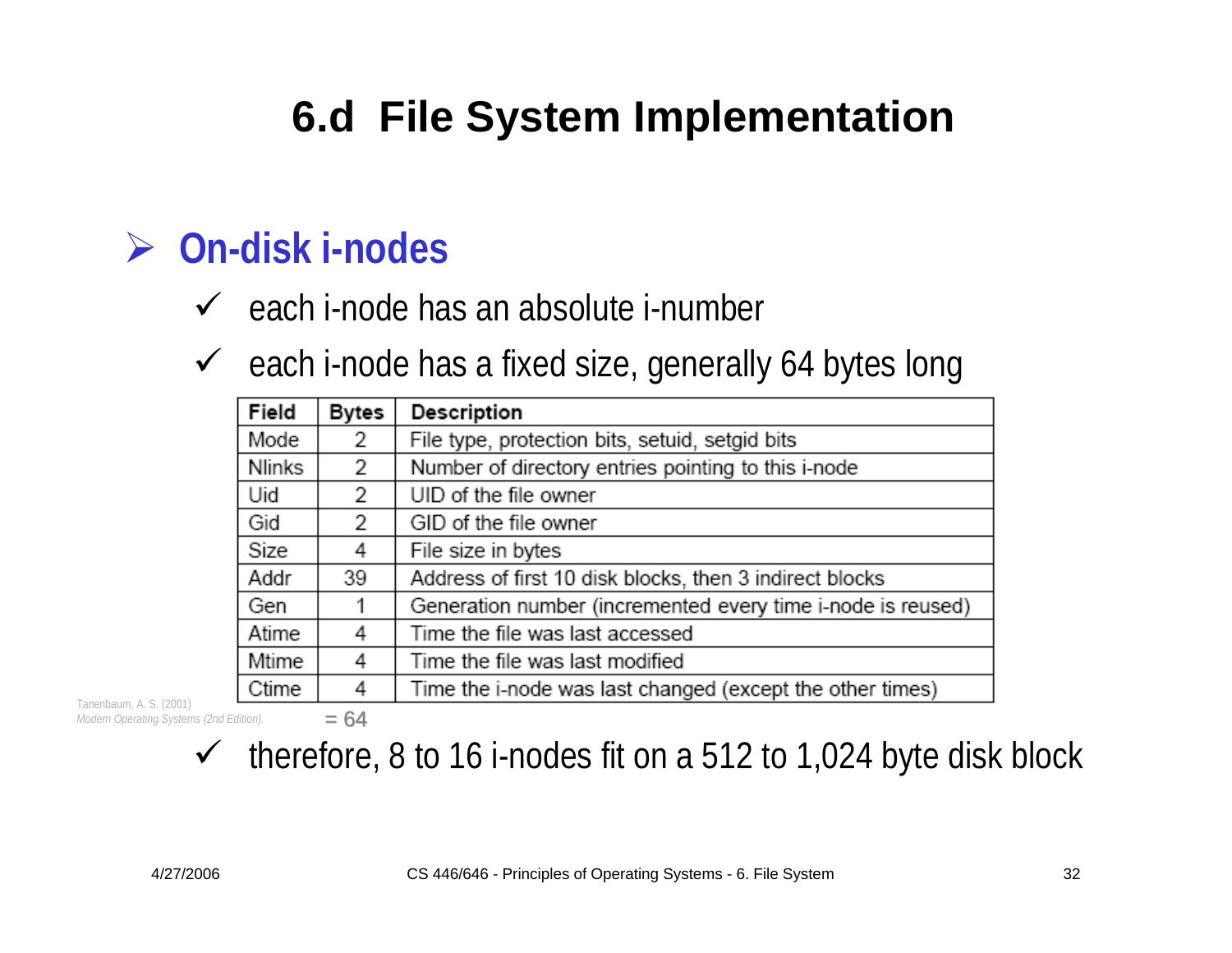#### ¾ **In-core i-nodes**

- ◆ for every file *in use*, the on-disk i-node is loaded into memory ("core")
- $\checkmark$  the in-core i-node contains all the information from the on-disk i-node, plus more:
	- file access status flags: locked? other process waiting? file status modified? file contents modified?
	- **•** reference count of processes accessing the file
	- ٠ pointer to disk block where persistent i-node resides
	- ٠ current read/write file position (pointer to disk block)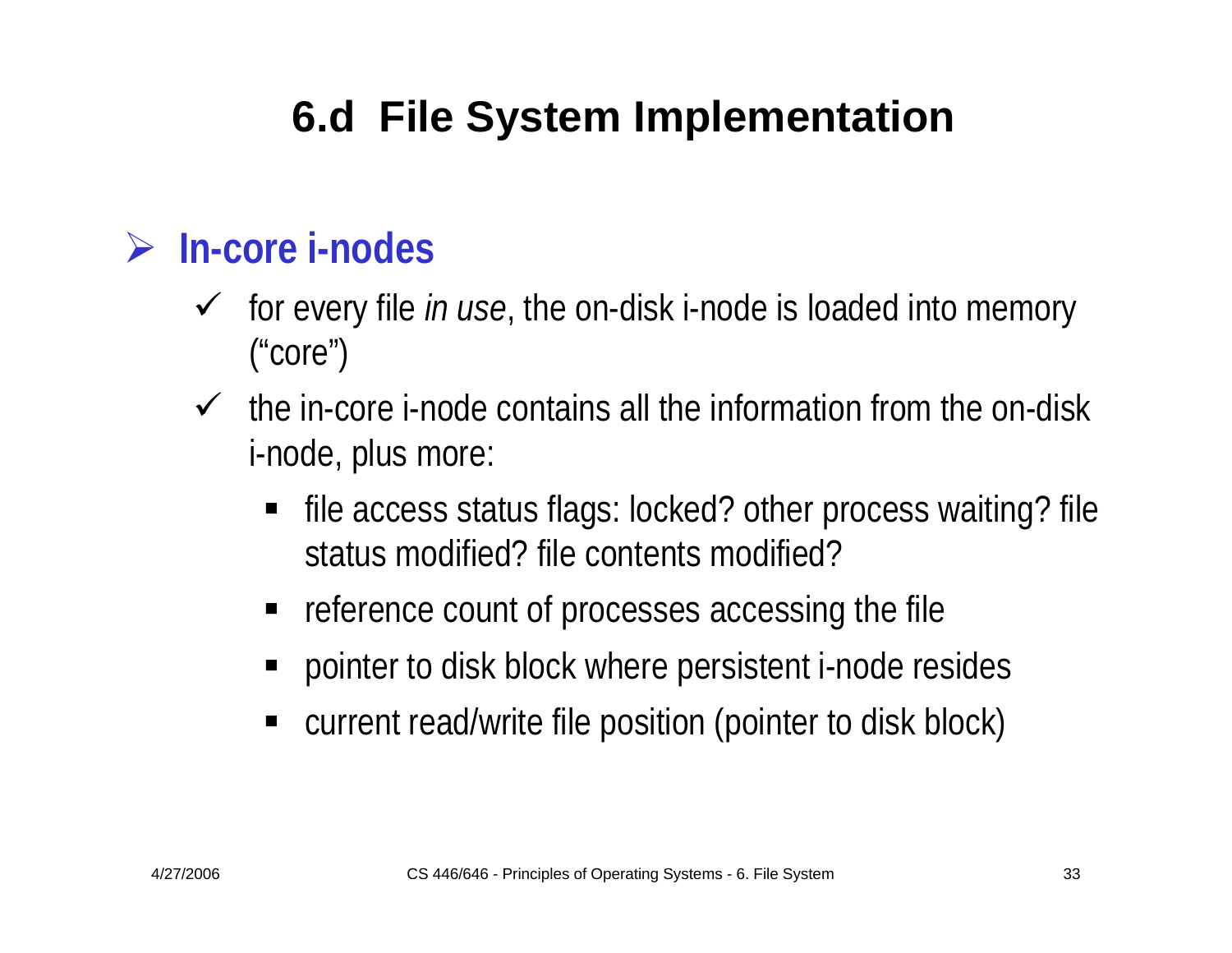#### **6.d File System Implementation On-disk layout**

#### ¾ **Layout of disk partitions**

- $\checkmark$  the disk can be divided up into several partitions that each hold an independent file system
- $\checkmark$  block (sector) 0 of the disk contains the Master Boot Record (MBR), which is read in by the BIOS to boot the computer
- $\checkmark$  then, the MBR locates the active partition in a table, loads and executes its "boot block" in block 0

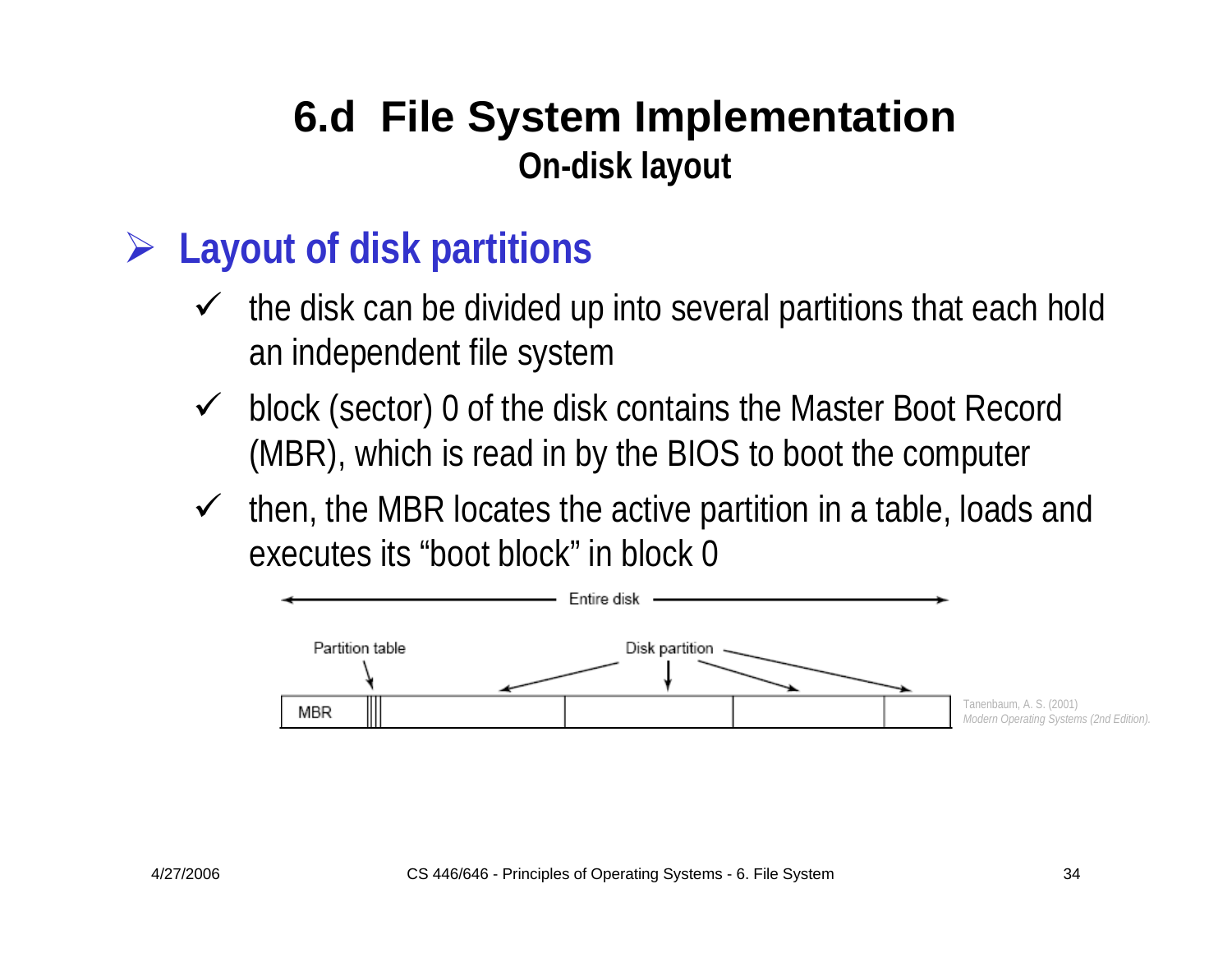#### **6.d File System Implementation On-disk layout**

#### ¾ **Layout of file system inside a partition**

- $\sqrt{ }$  within one file system, the on-disk structures include
	- ٠ block 0, the "boot block" — information to boot the O/S
	- ٠ block 1, the "superblock" — partition details
	- all the *i*-nodes
	- ٠ all the file and directory data, split in blocks



O/S dependent File System

<sup>4/27/2006</sup> CS 446/646 - Principles of Operating Systems - 6. File System 35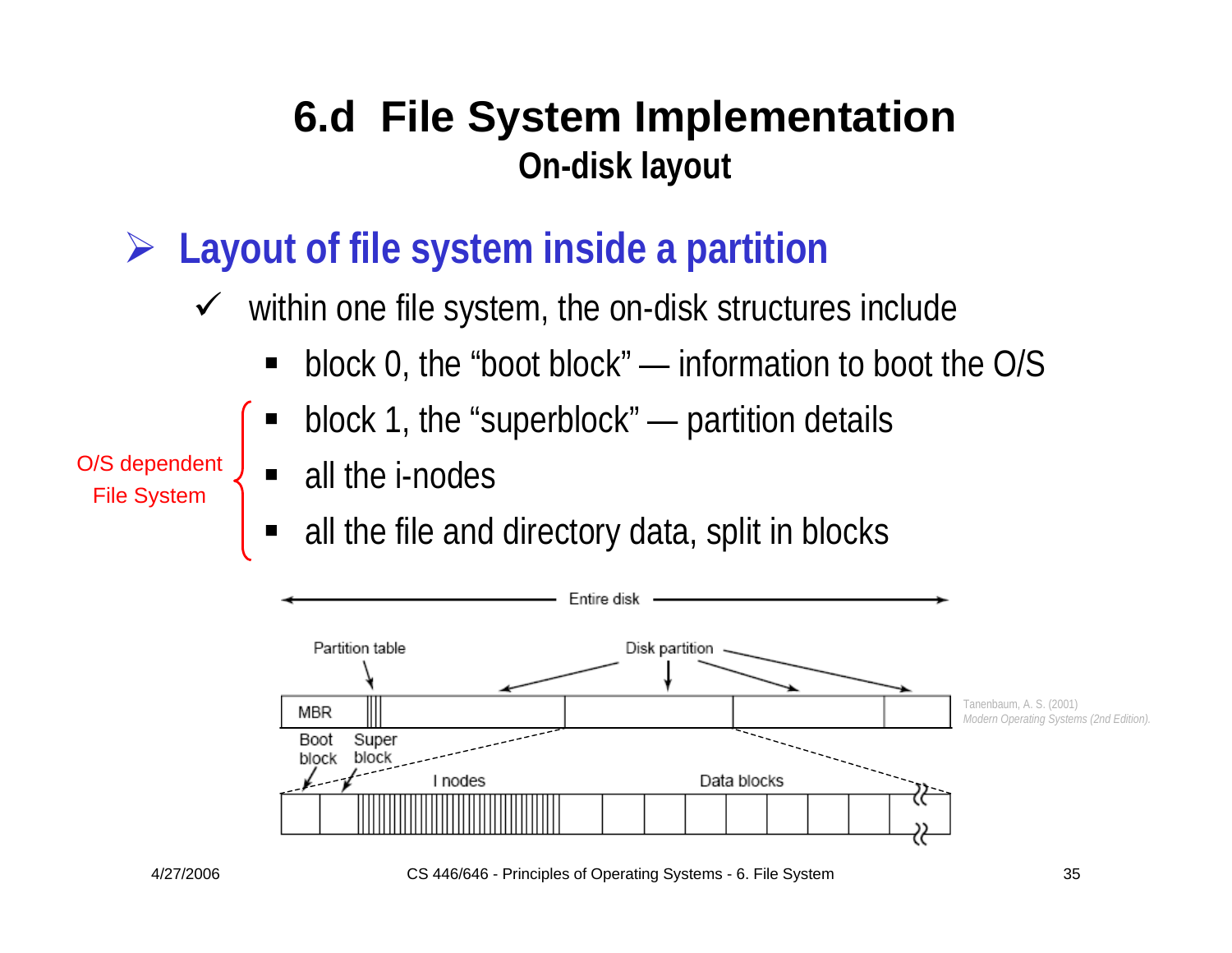- ¾ **Per-process file descriptor tables**
	- $\checkmark$  within a process, each accessed file for read/write has a **file descriptor** number
		- $\blacksquare$ **fd = open(name, mode);**
		- ٠ **n = read(fd, buf, size);**
	- $\checkmark$  therefore, the O/S maintains a file descriptor table for each process
	- $\checkmark$  this table associates file descriptors with pointers to i-node(-related) file structures

file

table

| Unrelated  |  |
|------------|--|
| process    |  |
| file       |  |
| descriptor |  |
| table      |  |

Tanenbaum, A. S. (2001) *Modern Operating Systems (2nd Edition).*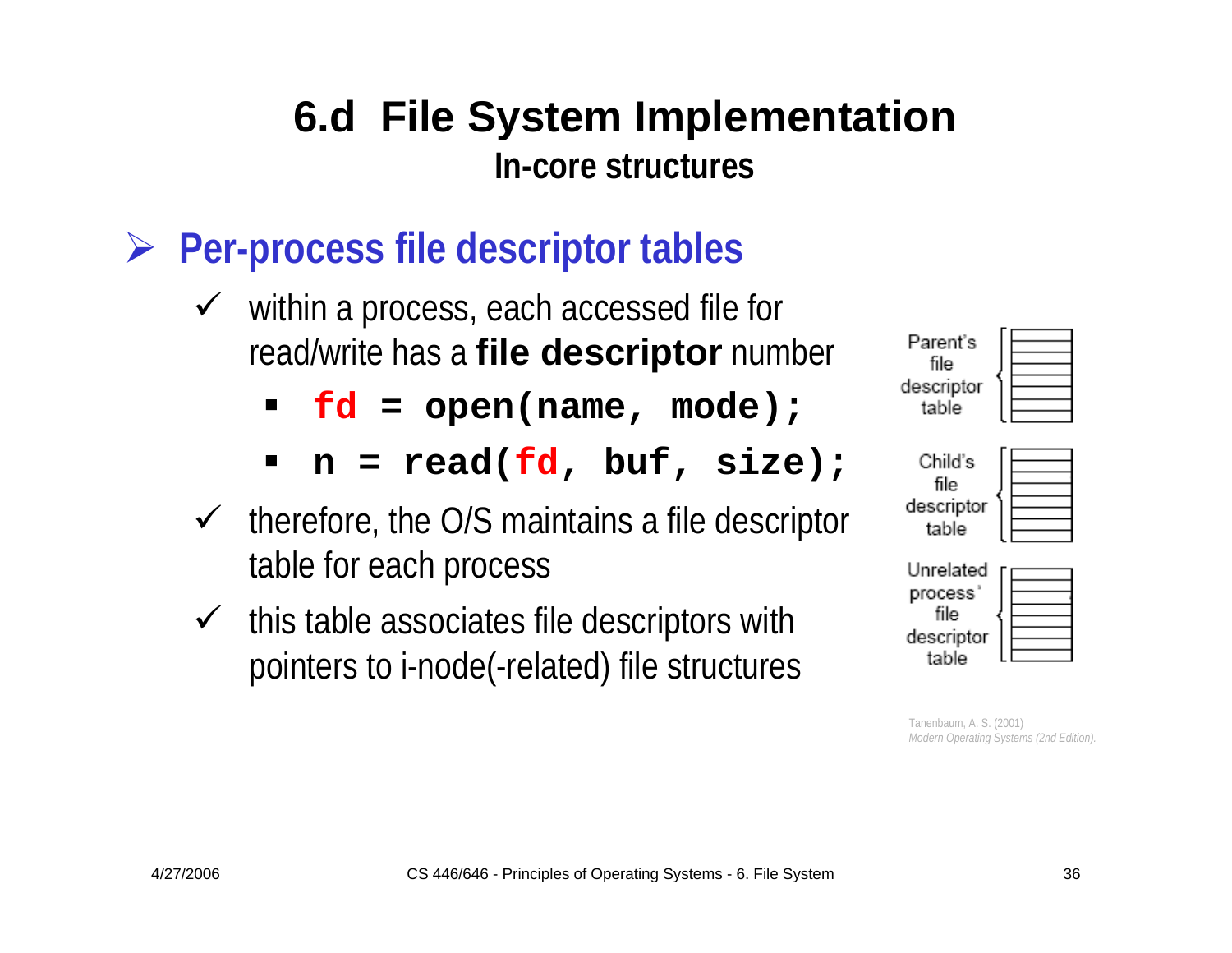- ¾ **In the process table, the O/S keeps one ID structure per process, the** *Process Control Block* **(PCB), containing:**
	- $\checkmark$  **process identification data**
		- numeric identifiers of the process, the parent process, the user, etc.
	- 9 **CPU state information**
		- user-visible, control & status registers
		- stack pointers
	- $\sqrt{ }$  **process control information**
		- scheduling: state, priority, awaited event
		- used memory and I/O, opened files, etc.
		- ٠ pointer to next PCB

**Band 28129** 

**DENTIFICATION CARI**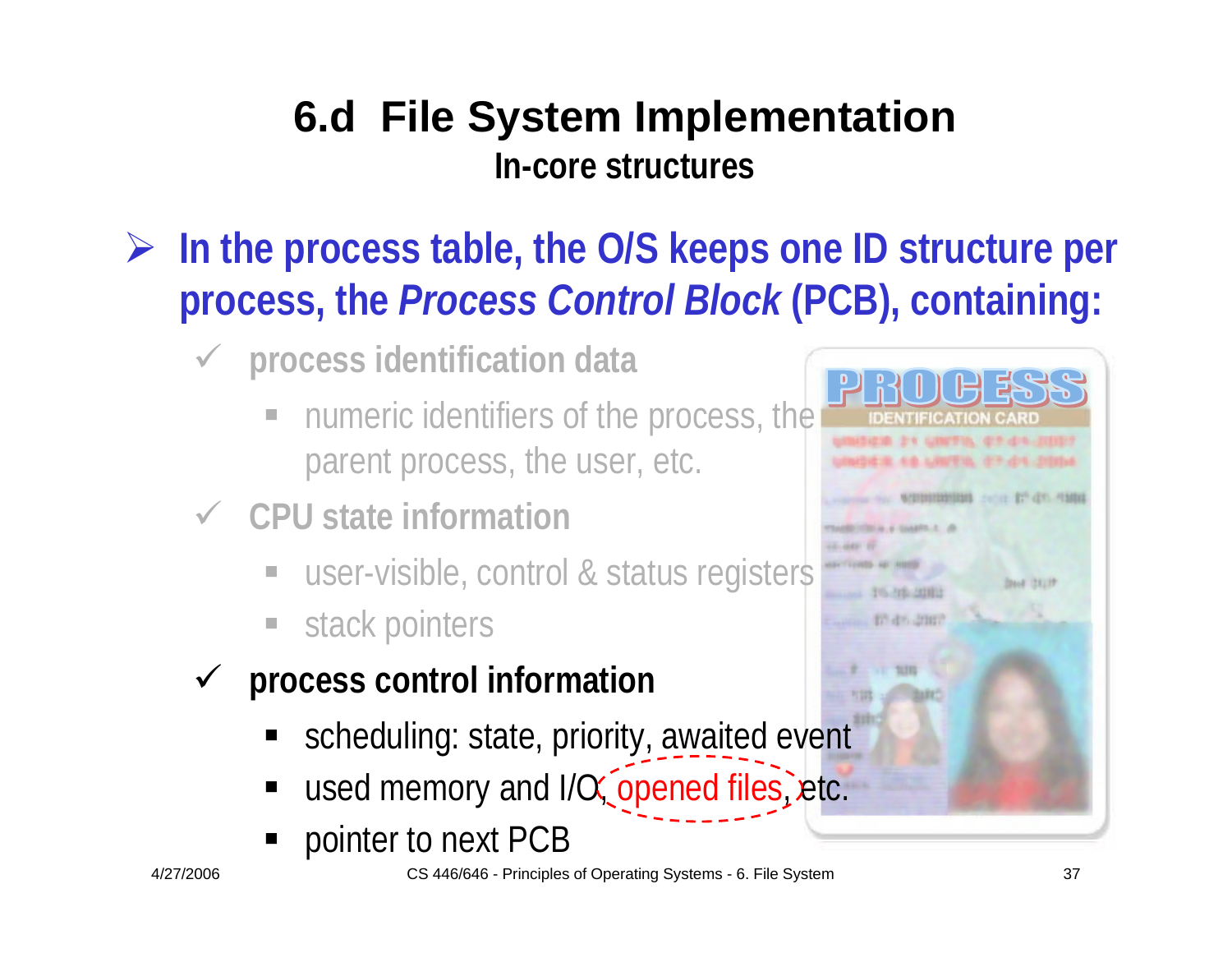¾ **Association between file descriptor and i-node**

- $\sqrt{ }$ one possibility: direct link
- → *problem: where is the additional in-core information about read/write flags and file position?* i-node

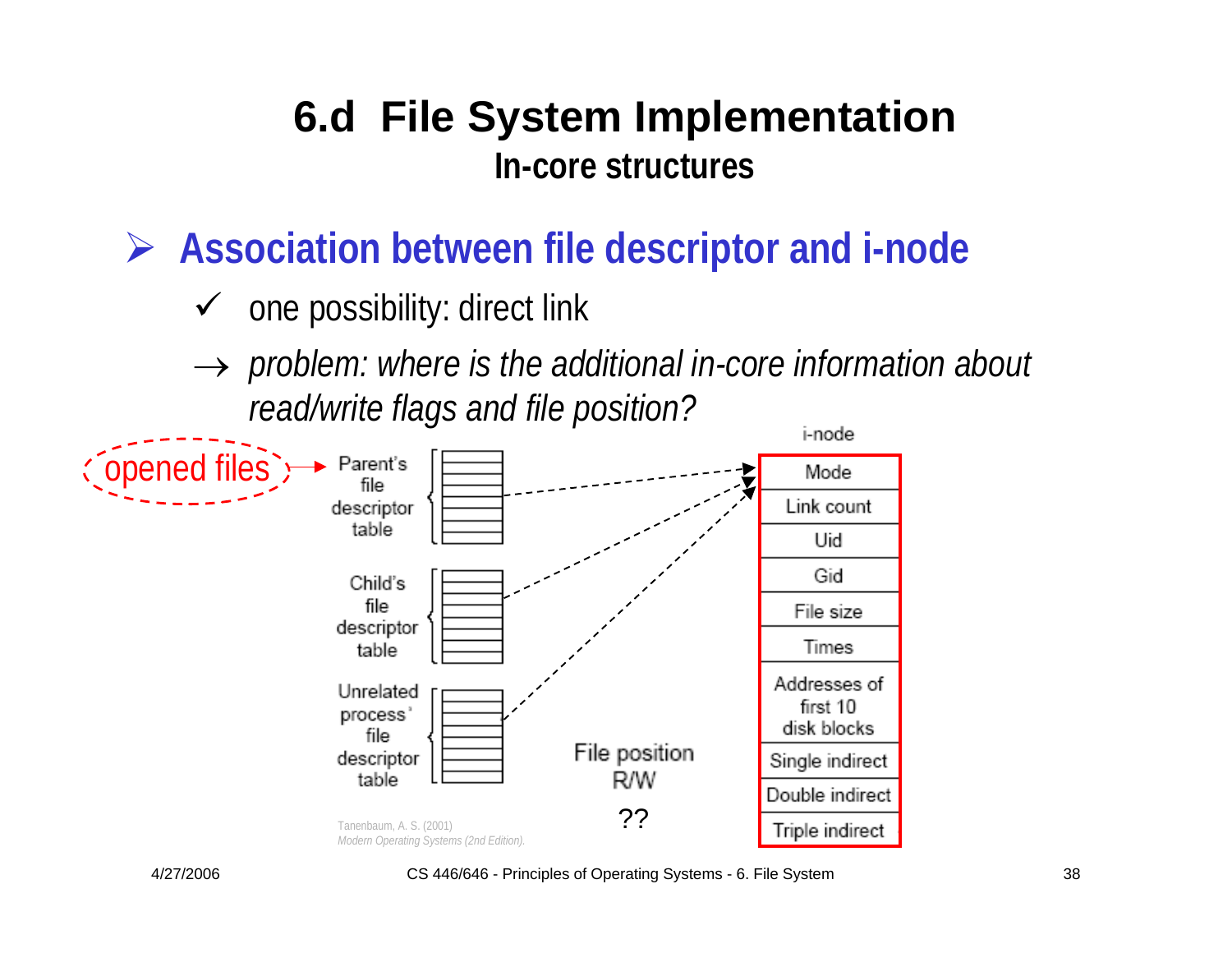¾ **Association between file descriptor and i-node (2)**

- $\checkmark$ first attempt: put the file position in the i-node
- → *problem: different processes accessing the same file don't necessarily have the same position in the file*

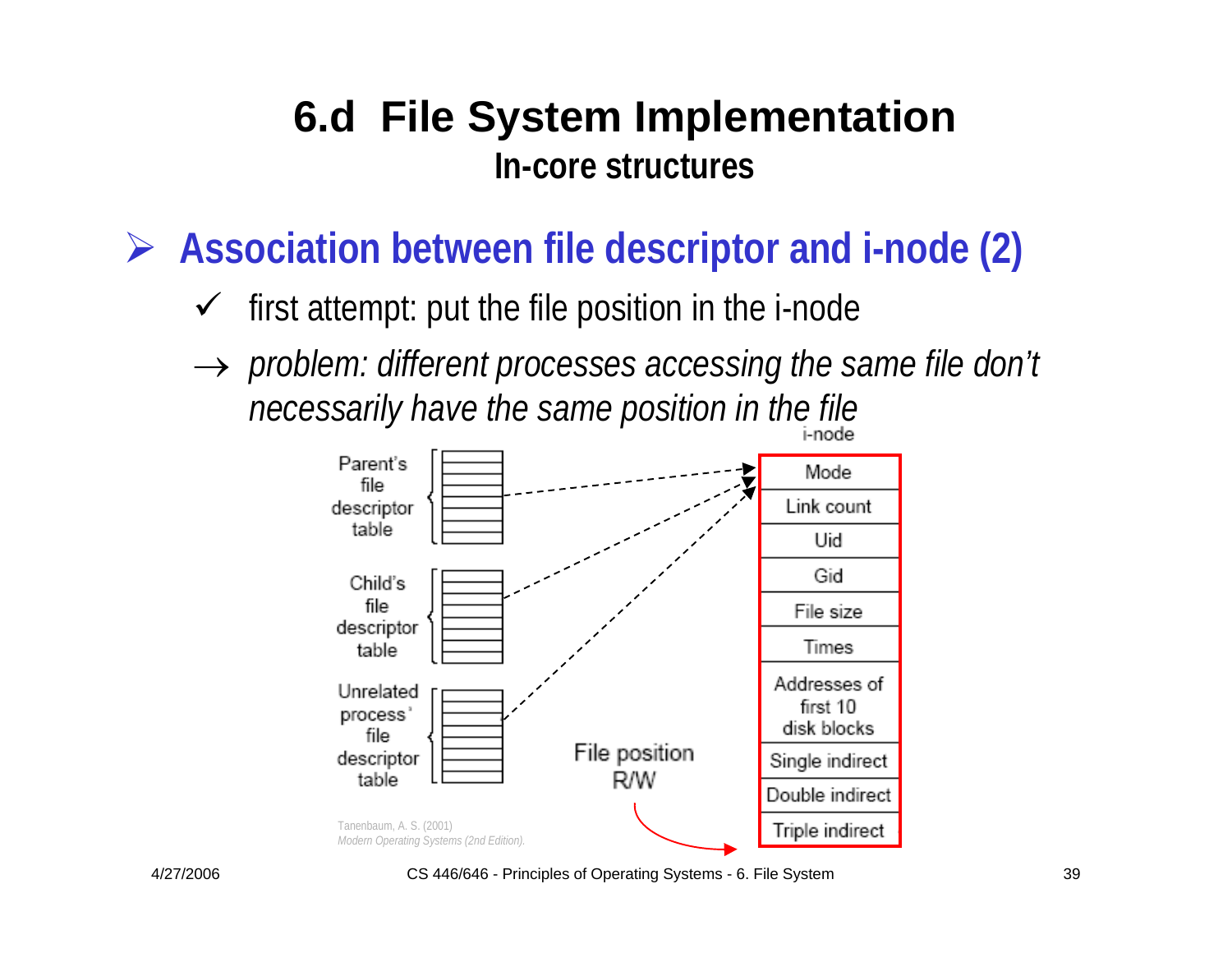¾ **Association between file descriptor and i-node (3)**

- $\checkmark$  2nd attempt: put it in each process descriptor table
- → *problem: a newly forked child process must start at the parent's last position (for ex: script > file, where script = cmd1, cmd2)*

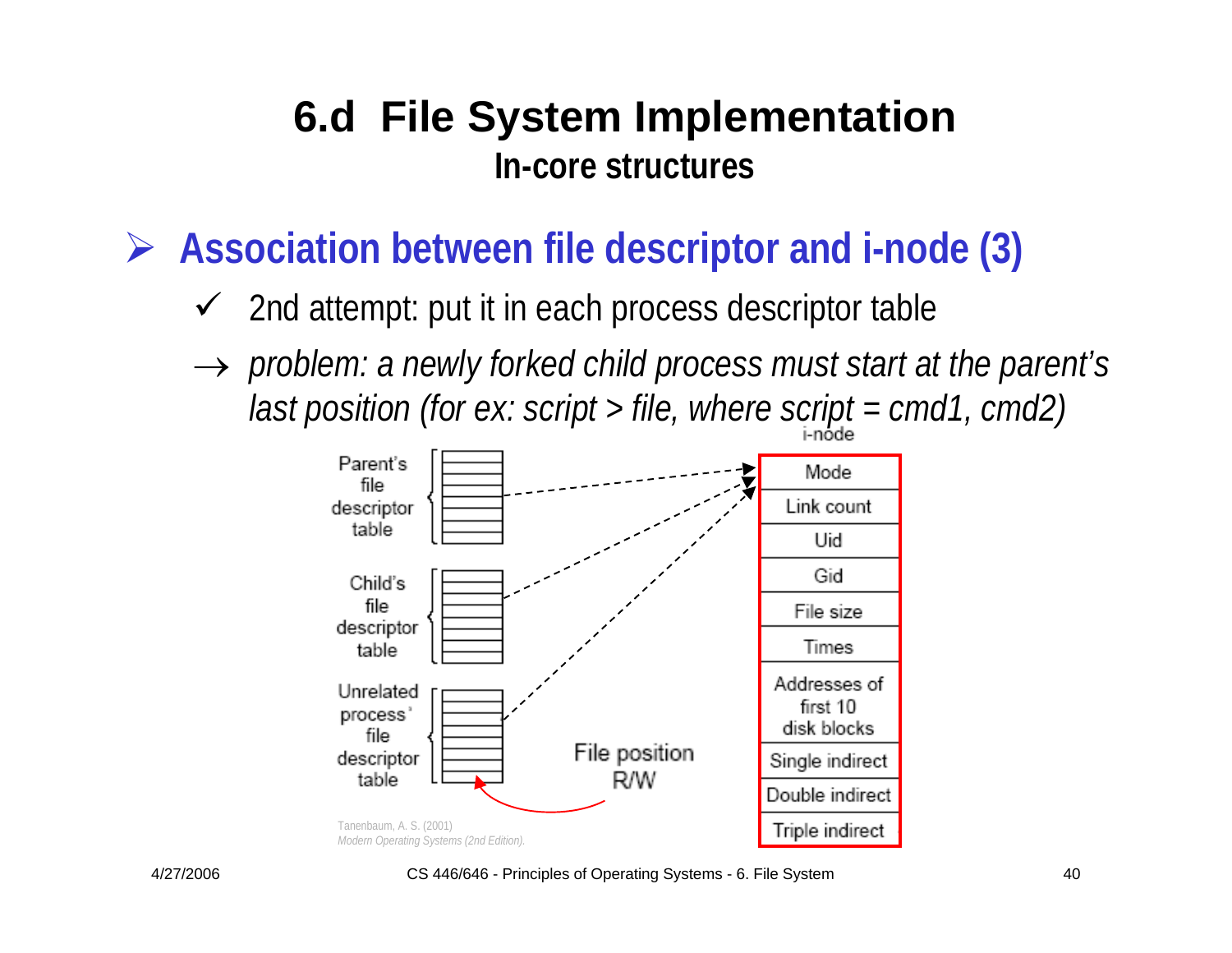¾ **Association between file descriptor and i-node (4)**

- $\checkmark$ solution: introduce one level of indirection with a new table
- $\checkmark$ this way, children inherit file positions but other processes don't

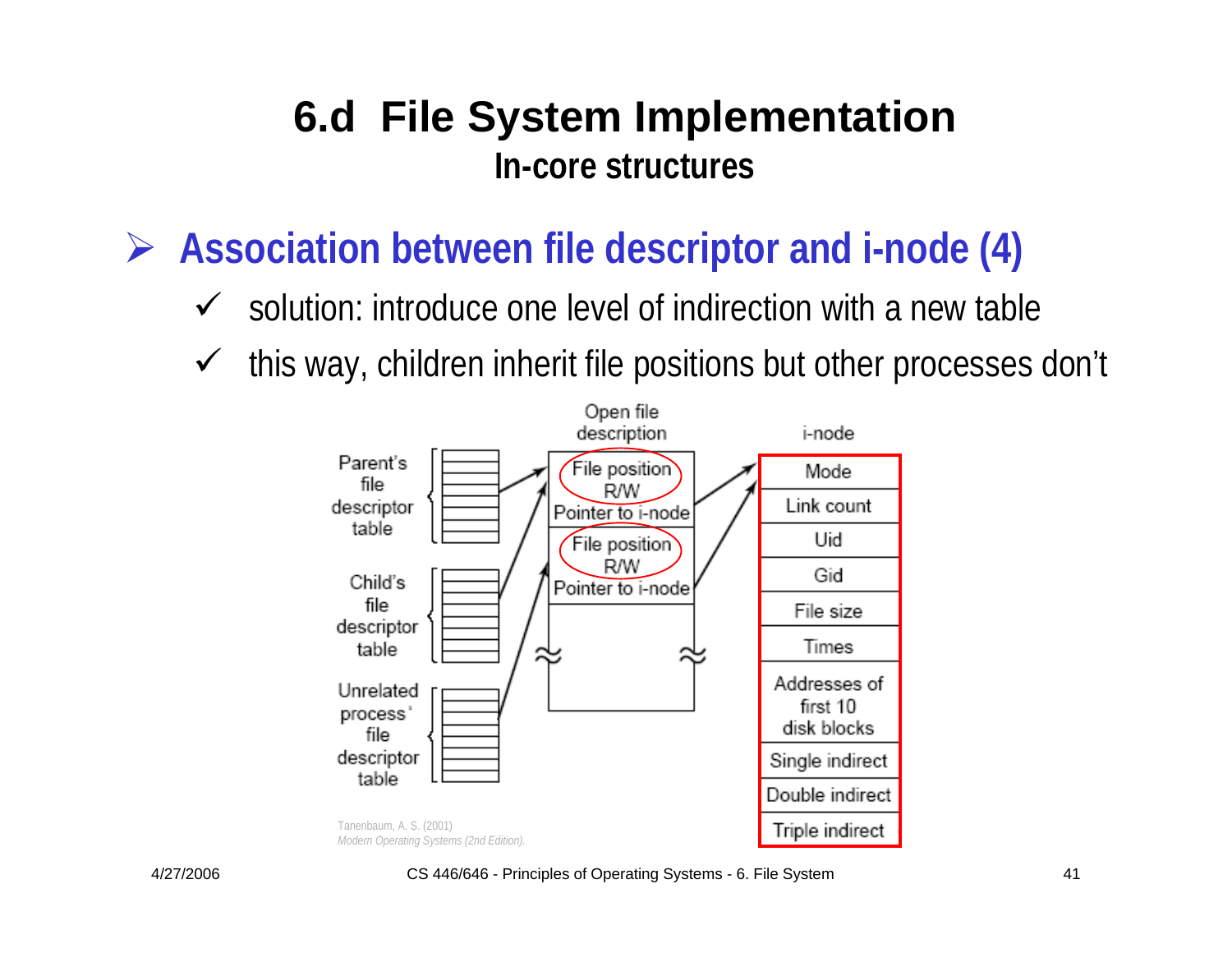¾ **Summary of main in-core file system structures**

- $\checkmark$ per-process open file tables — list of unique FDs
- $\checkmark$ system file table — multiple entries can reference same file
- $\checkmark$  $\checkmark$  in-core i-node table — one entry per file

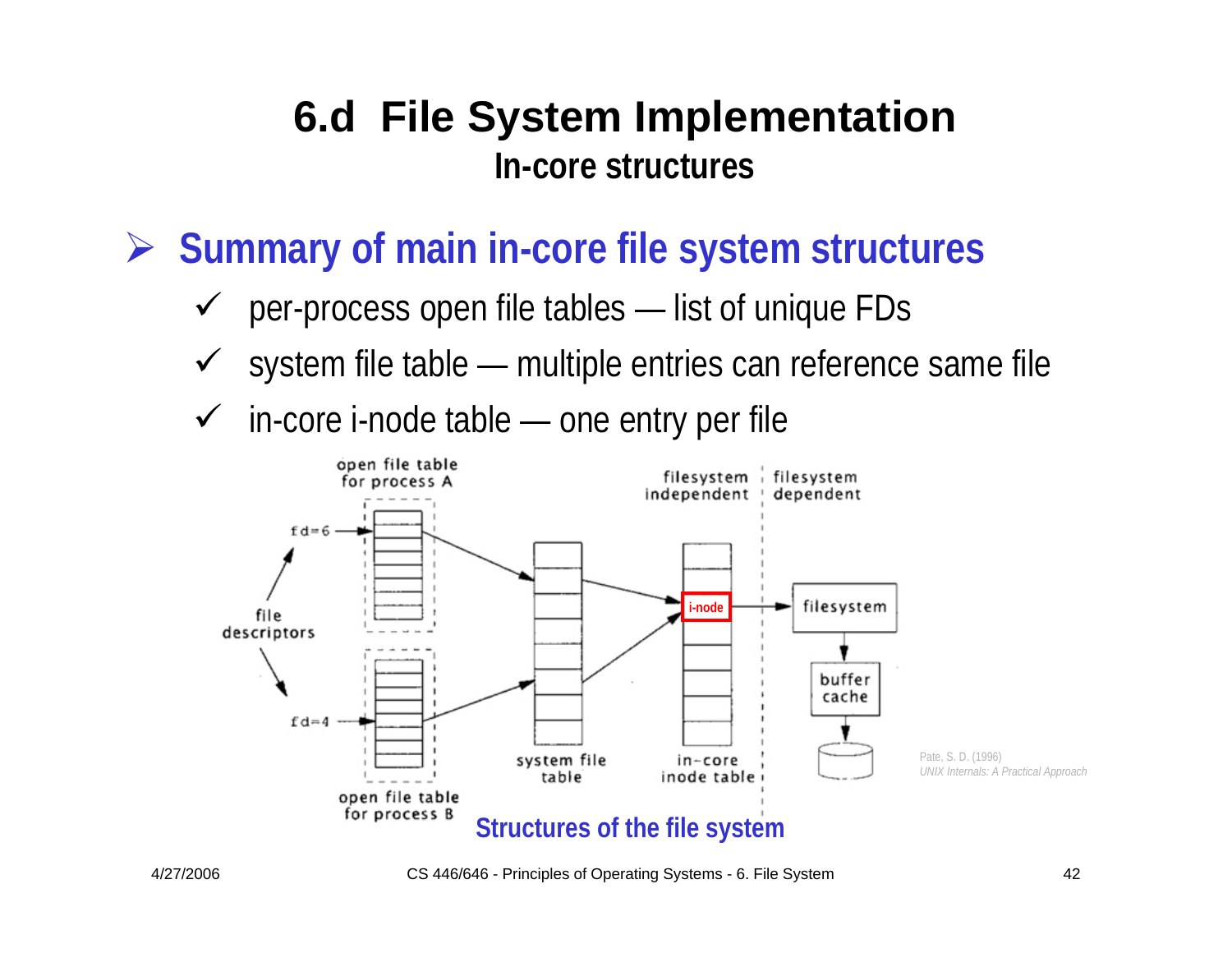### ¾ **Contiguous allocation**

- $\checkmark$ each file is stored as a contiguous sequence of disk blocks
- $\sqrt{ }$  analogous to dynamic memory partitioning, except on disk
	- ٠ ■ same advantages: simplicity + access speed (high locality)
	- ٠ ■ but also same flaws: fragmentation + need to declare size



→ *however, widely used in CD-ROMs! no fragmentation in R-only*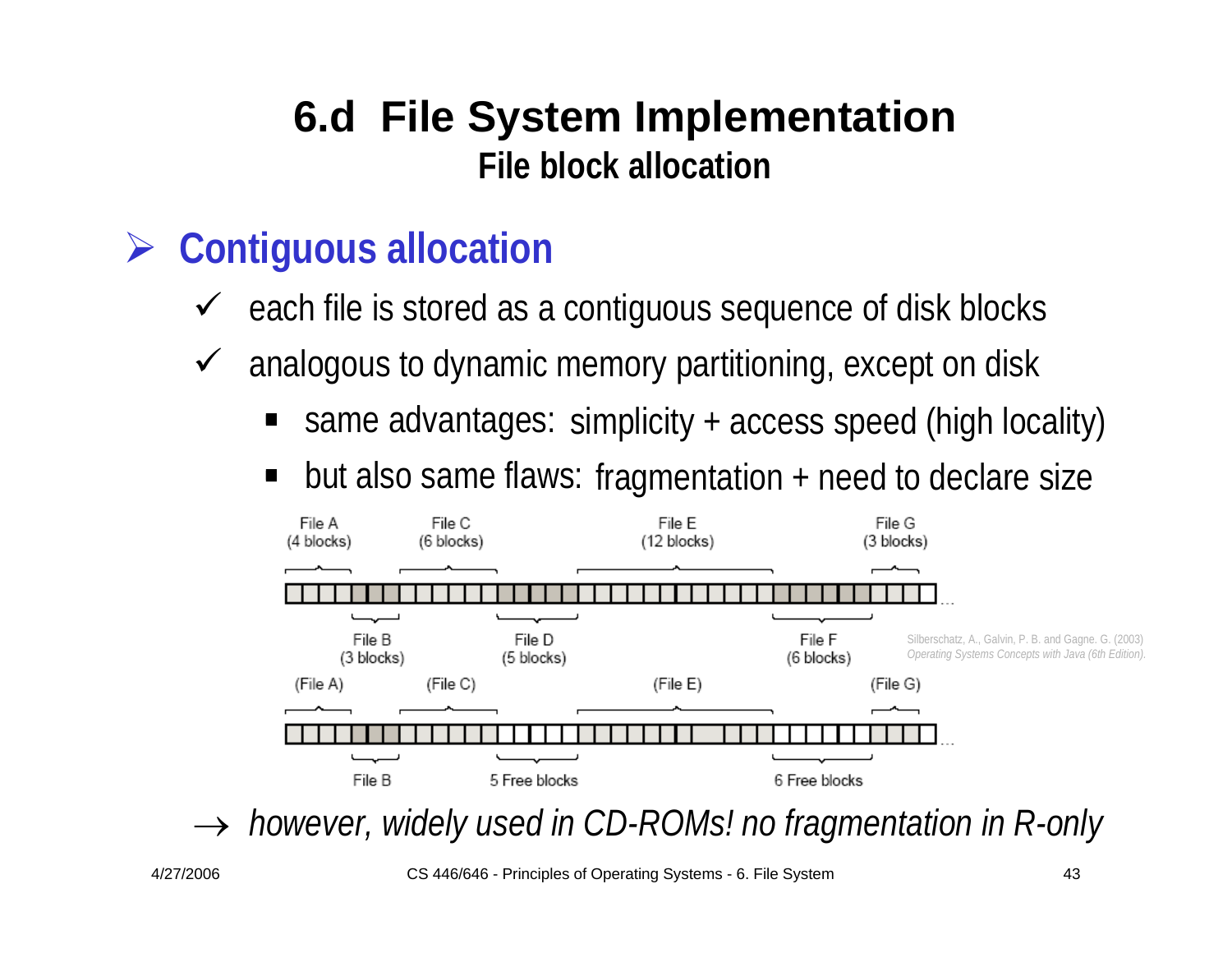#### ¾ **Linked allocation**

- $\checkmark$  each file is scattered in blocks: same idea as memory paging!
- $\checkmark$ one way to keep track of the blocks is to link them to each other



#### **Contiguous vs. linked allocation of disk space**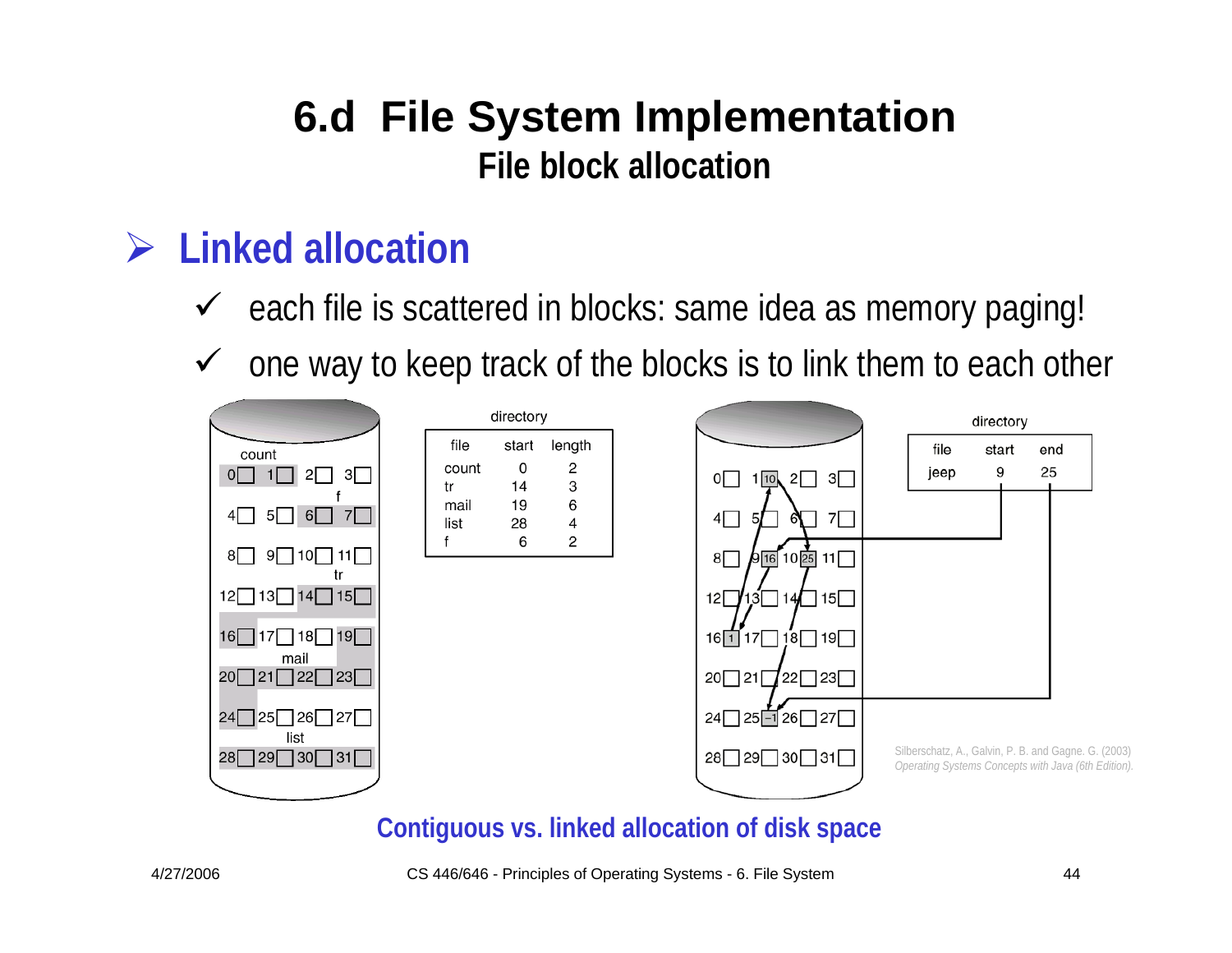#### ¾ **Linked allocation**

- $\checkmark$  advantages: no fragmentation, file can change size by appending or removing blocks
- $\checkmark$  main problem: access time! effective for sequential-access files, but not random-access
- $\checkmark$  to find the i-th block, one must start at the beginning and follow all the pointers
- $\checkmark$  other problem: slight waste of disk space, as a pointer of 4 bytes occupies ~1% of a block of 512 bytes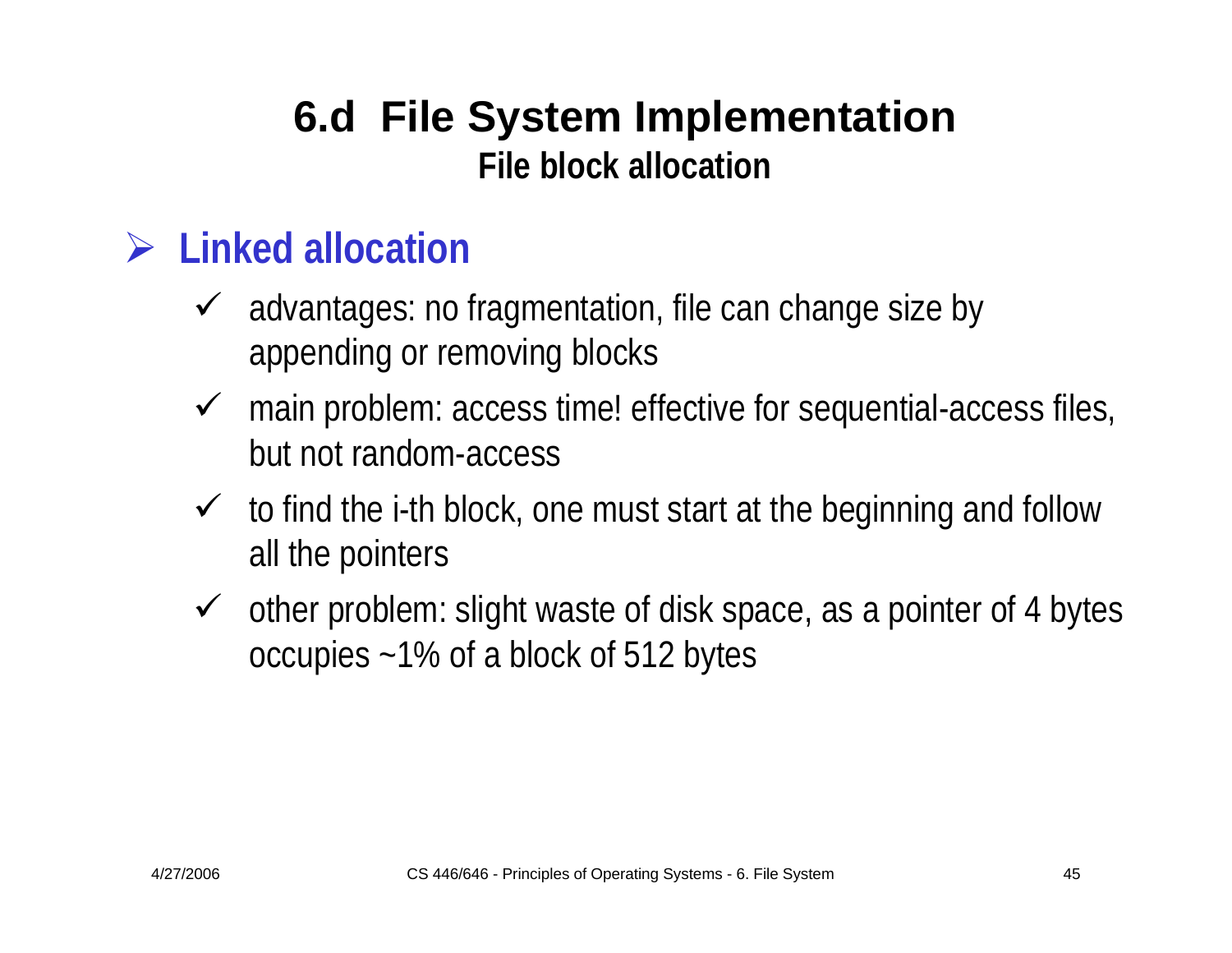## ¾ **File allocation table (FAT)**

- $\checkmark$  instead of scattering block pointers, gather them in one global table: the file allocation table
- $\checkmark$  each block entry points to the next block in the chain
- $\checkmark$  end blocks get -1, free blocks get 0
- $\checkmark$  used in MS-DOS and OS/2
- → *problem: size and caching of table in memory*



**Linked list allocation using a FAT in m emory**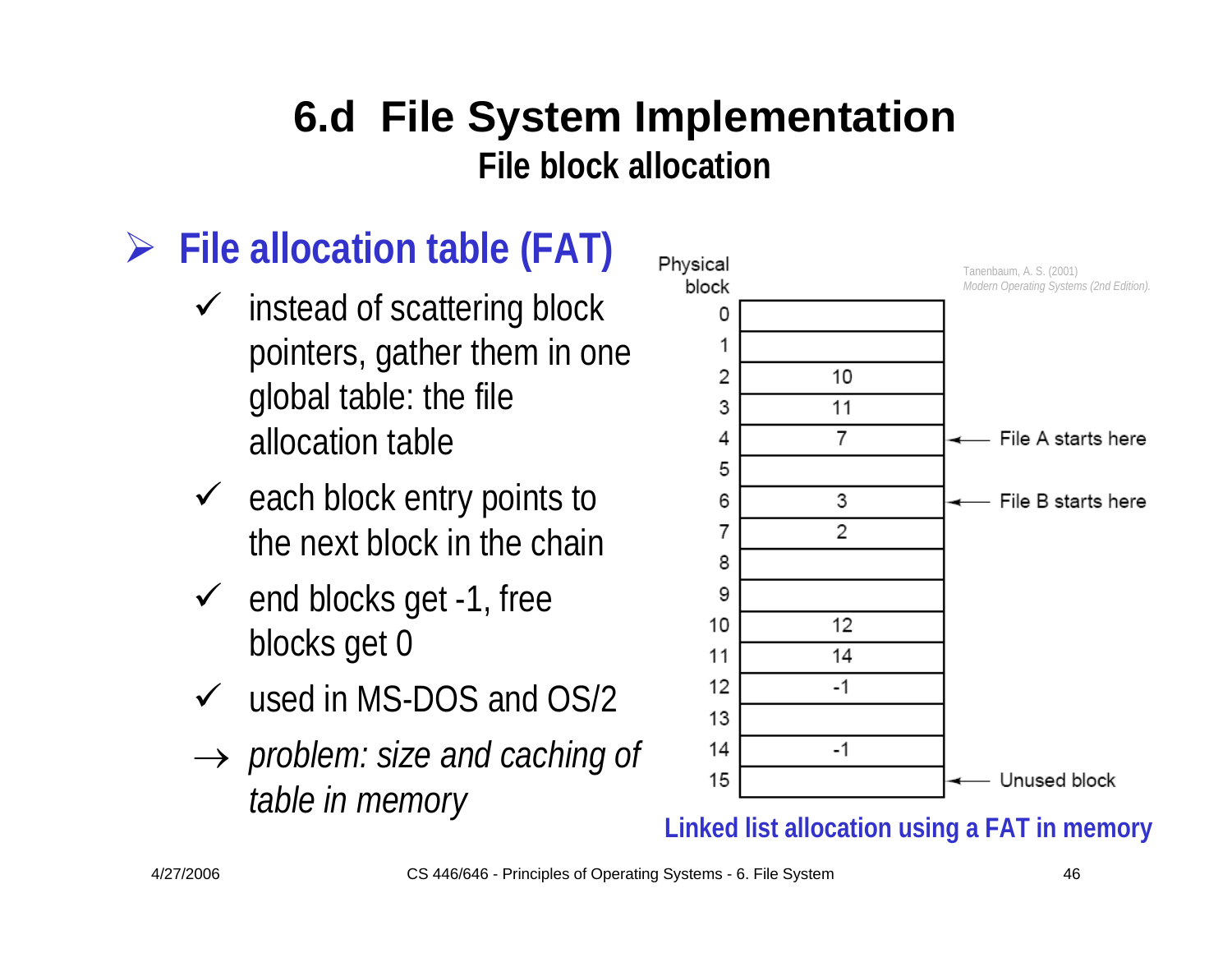#### **File block allocation**

## ¾ **Indexed allocation**

- $\checkmark$  a global table is too big: so we are back to distributing block pointers into blocks
- $\checkmark$  but this time, we keep them together in one location per file: the **index block**
- $\checkmark$  same idea as paging tables: local table of scattered pieces
- $\checkmark$  ex: 512b block holds 128 #'s
- → *problem: what if a file is bigger then 128 blocks?*



**Indexed allocation of disk space**

Silberschatz, A., Galvin, P. B. and Gagne. G. (2003) *Operating Systems Concepts with Java (6th Edition).*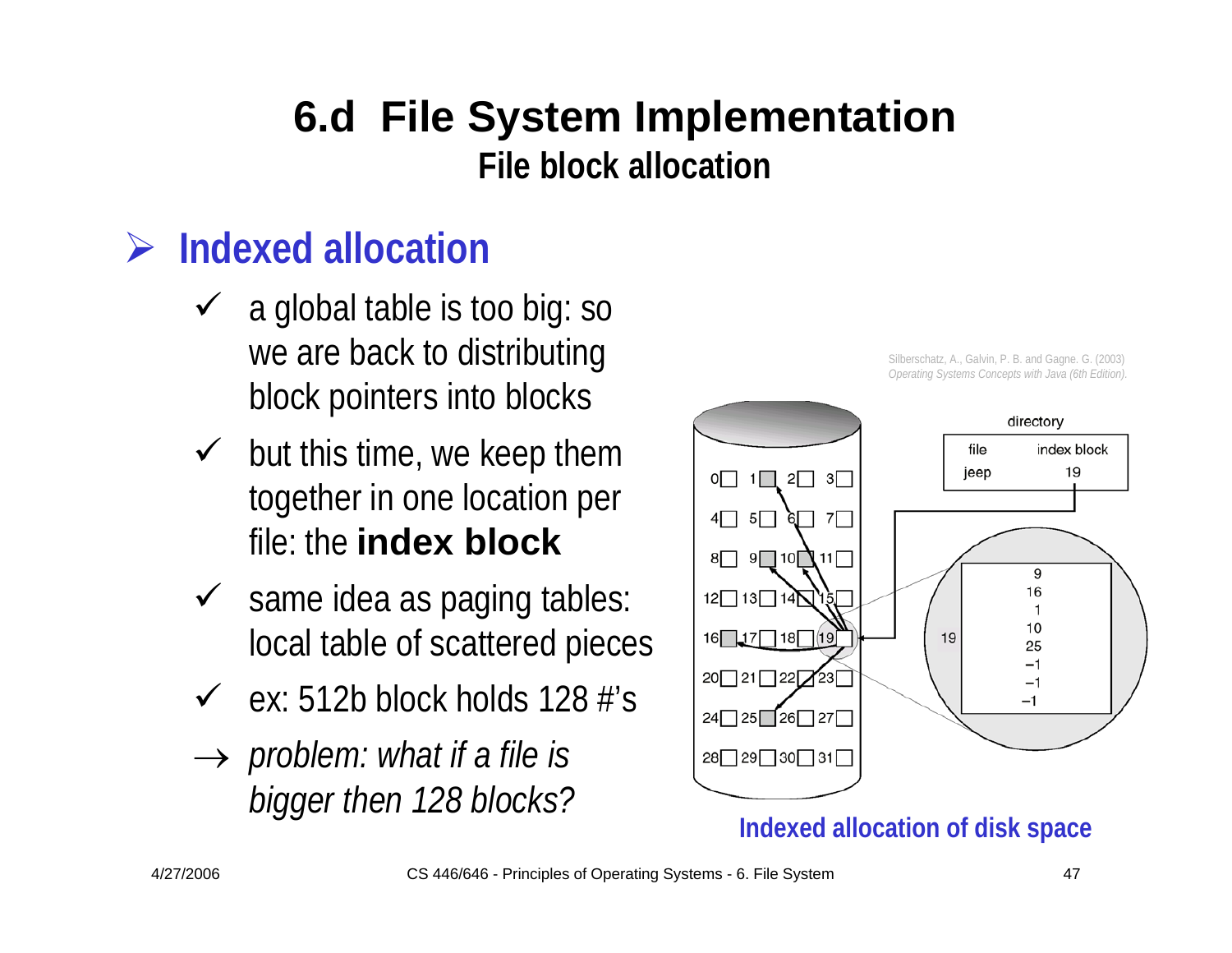¾ **Multilevel indexing: the i-node block table**

- $\checkmark$ keep the first 10 block pointers in the i-node structure
- $\checkmark$  then export the next 128 into a block accessed through single indirection; and the next 16184 into a block of 128 blocks, etc.

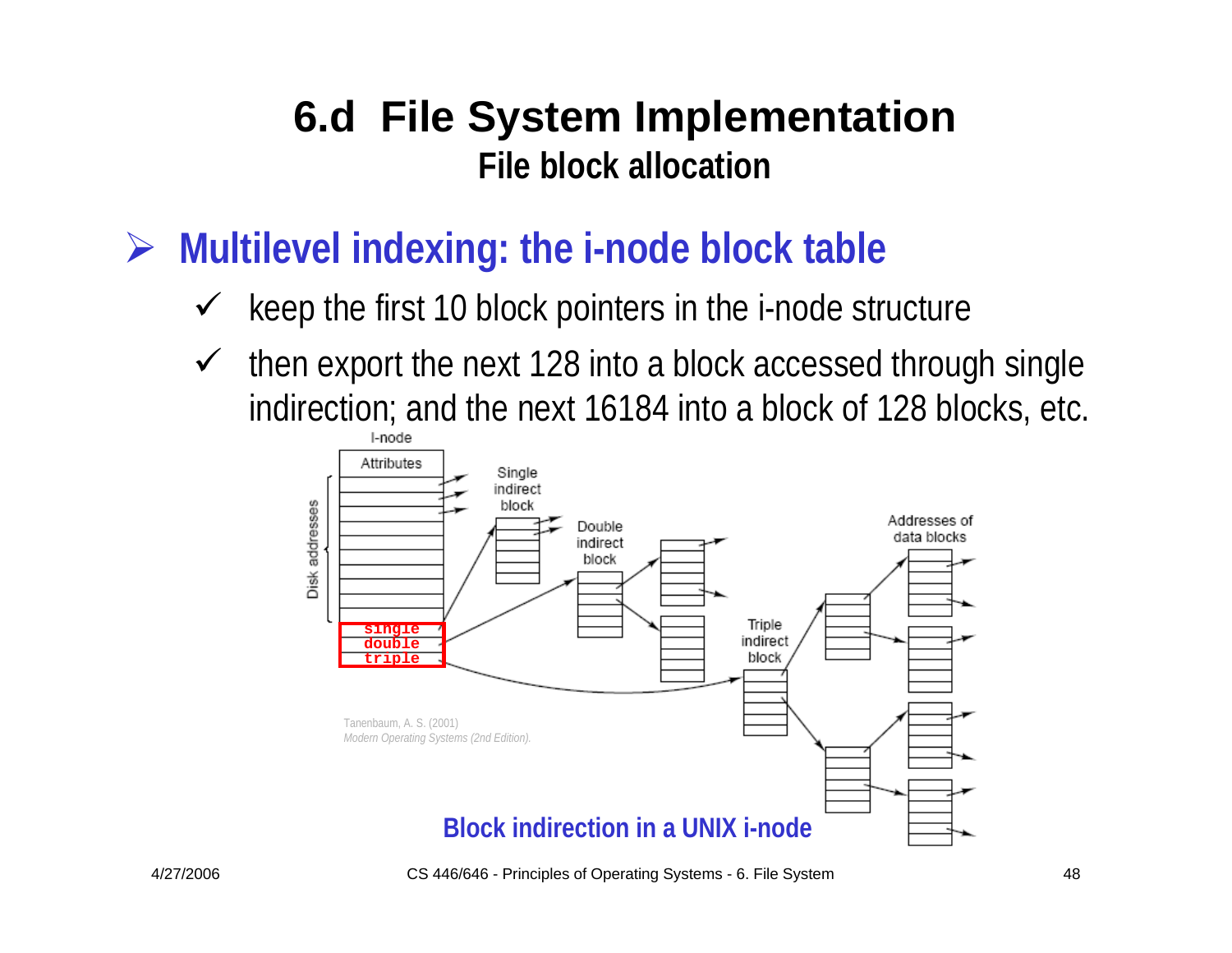## ¾ **Logical to physical address translation**

- $\checkmark$  the logical byte address in the file is converted to a logical block number in the file
- $\checkmark$  the logical block # is mapped to a physical block  $# +$  offset through the i-node tables
- $\checkmark$ finally, the physical block  $#$  is converted to disk-specific coordinates (cylinder, track, sector)



#### **Logical to physical address translation**

Andleigh P. K. (1990)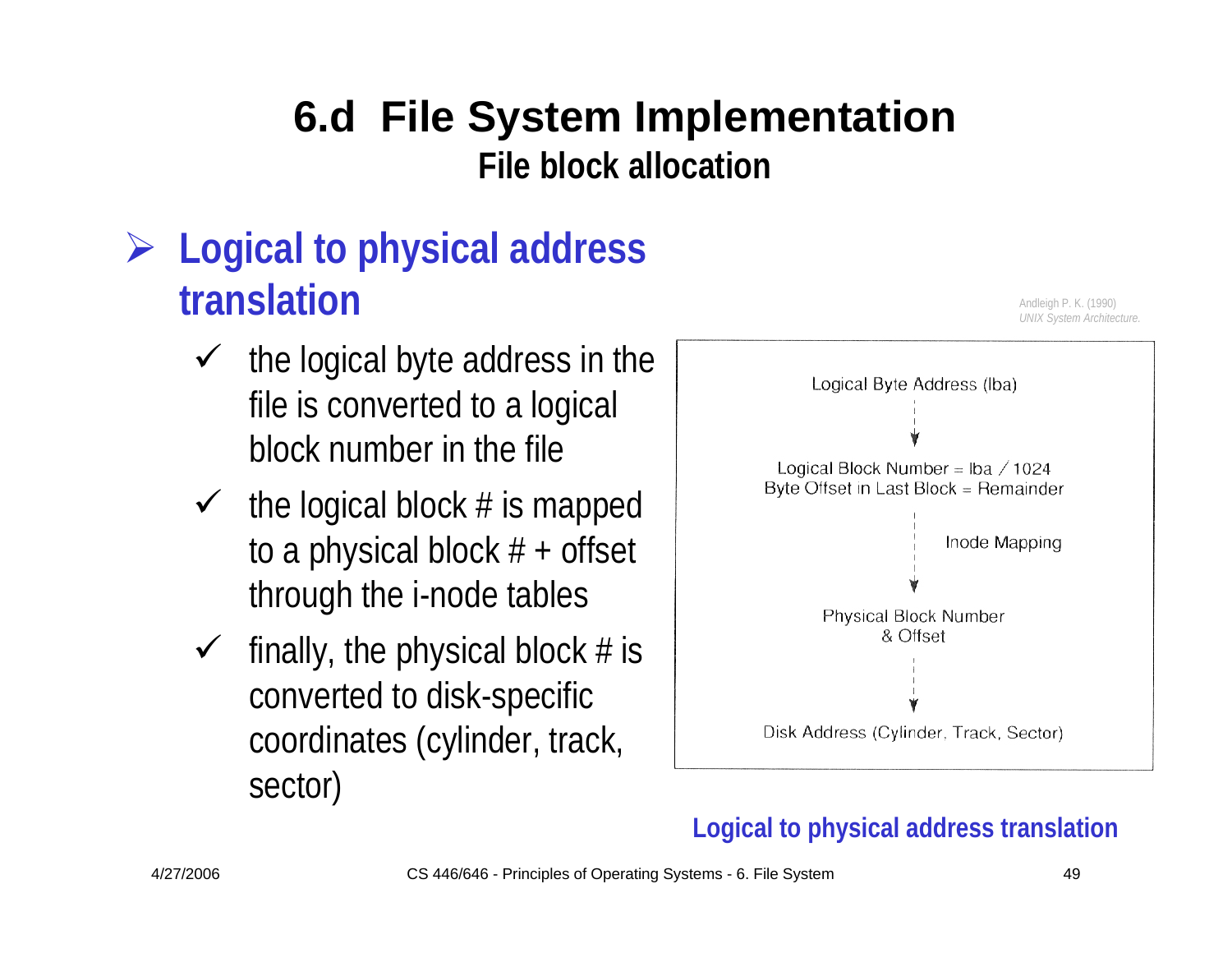#### ¾ **Summary**



#### **Relation between file descriptor table, open (or "system") file table, and i-node table**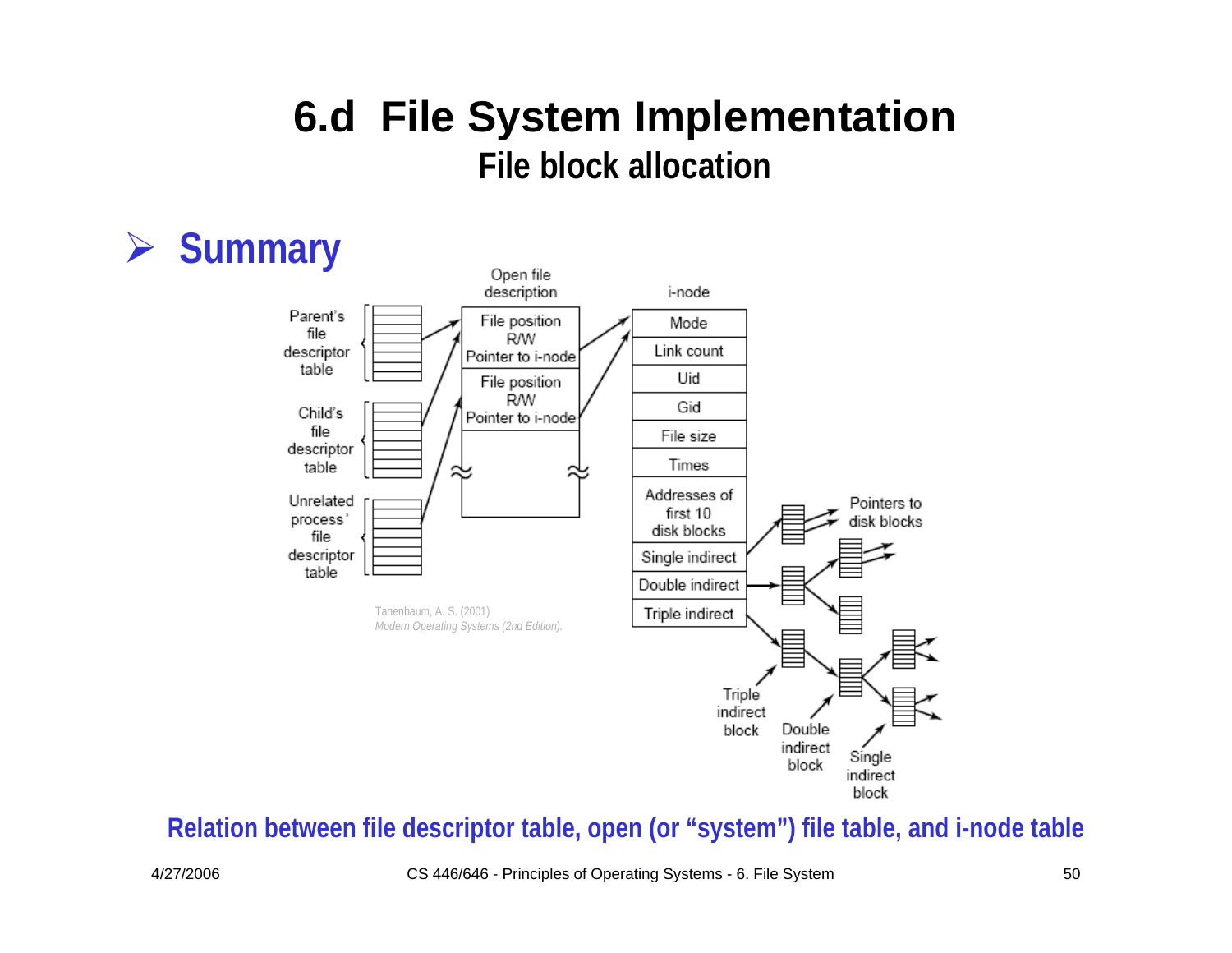#### **6.d File System Implementation Directory structure**

#### ¾ **Structure of directory files**

- $\sqrt{ }$  directories are special files whose contents is managed by the O/S
- $\checkmark$  in UNIX a directory is simply a list of entries that associate filenames with file i-nodesRoot directory



Tanenbaum, A. S. (2001) *Modern Operating Systems (2nd Edition).* 

#### **Directory entry and directory contents in UNIX**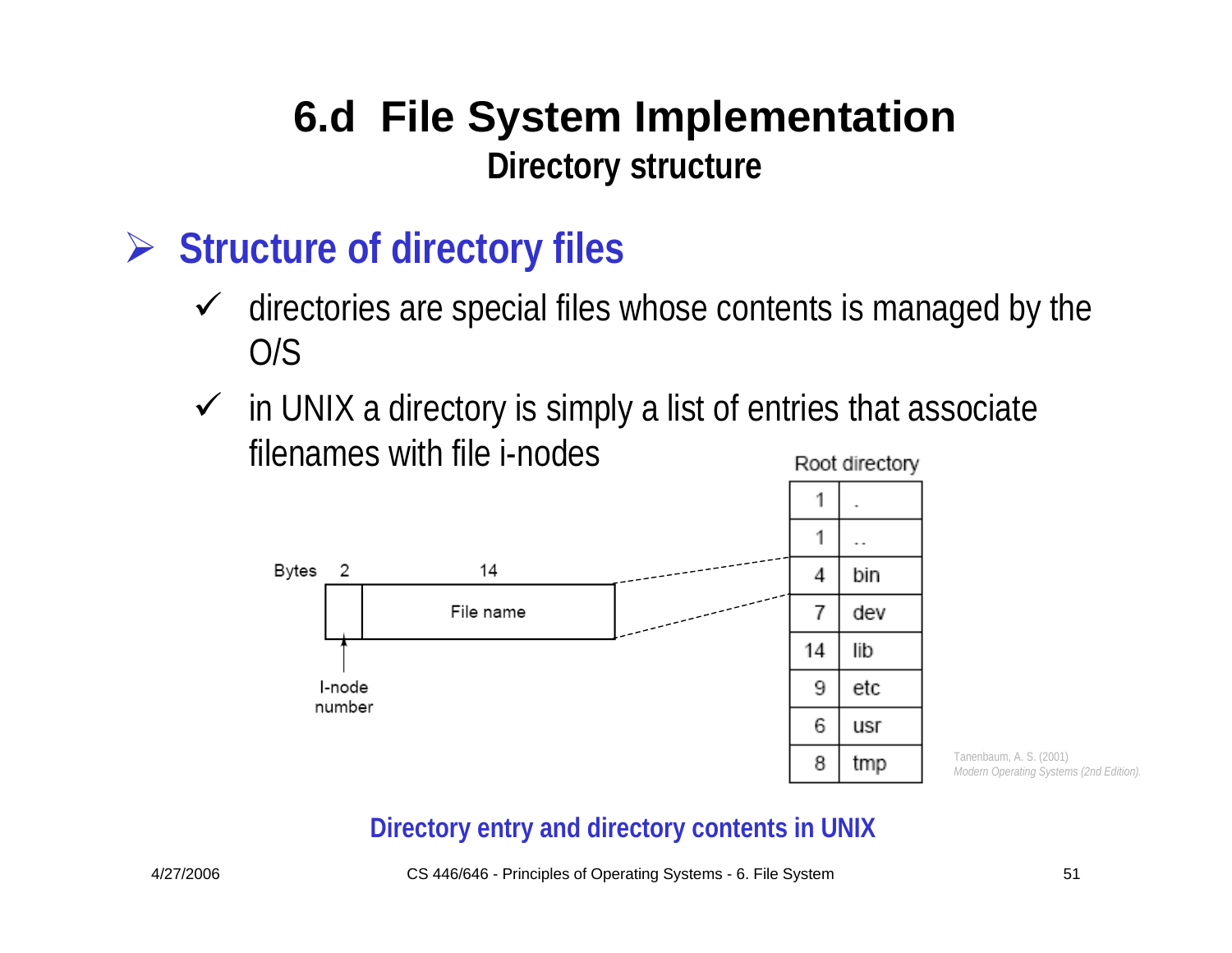¾ **How the O/S searches for a requested file**

#### $\sqrt{ }$ ex: looking up **/usr/ast/mbox**



**The steps in looking up /usr/ast/mbox**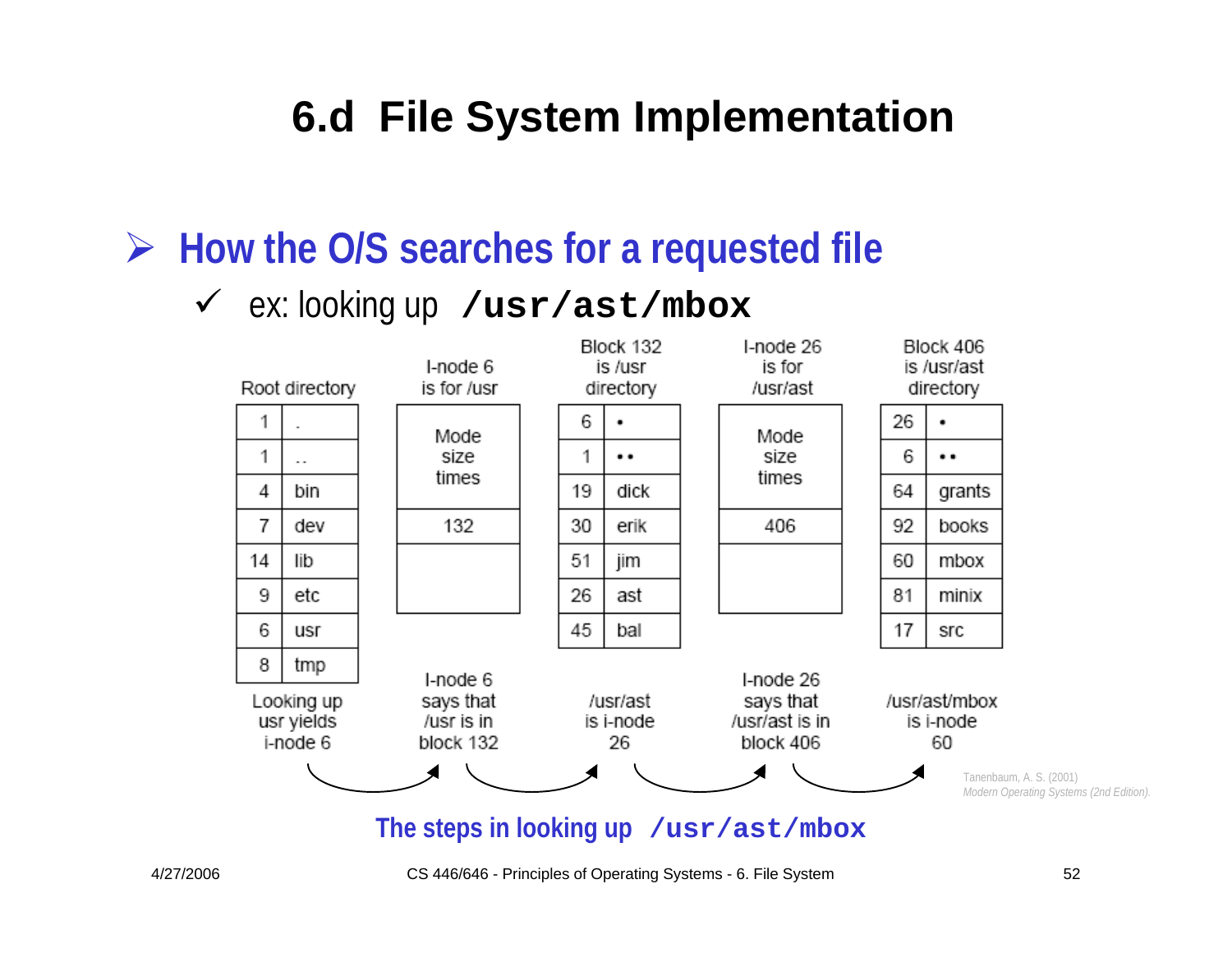### ¾ **Handling long file names**

- $\checkmark$  either put the filename in each file entry  $\to$  variable-size entries
- $\checkmark$ or log all the filenames in a heap at the end of the directory



**Two ways of handling long file names: (a) in-line and (b) in a heap**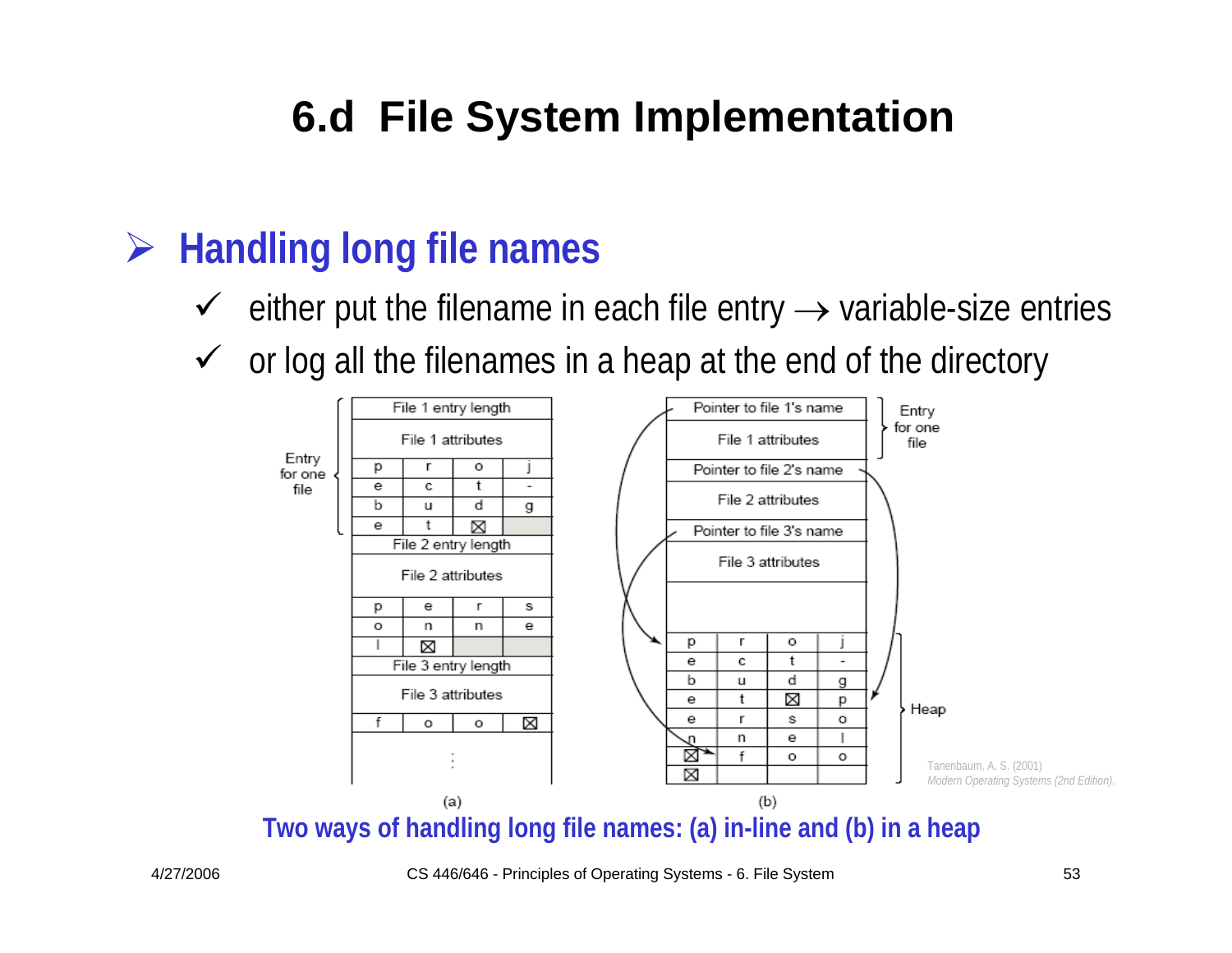## ¾ **Handling long file names (cont'd)**

#### $\checkmark$  example: BSD



Tanenbaum, A. S. (2001) *Modern Operating Systems (2nd Edition).* 

#### **A BSD directory with three files (a) before and (b) after one file is removed**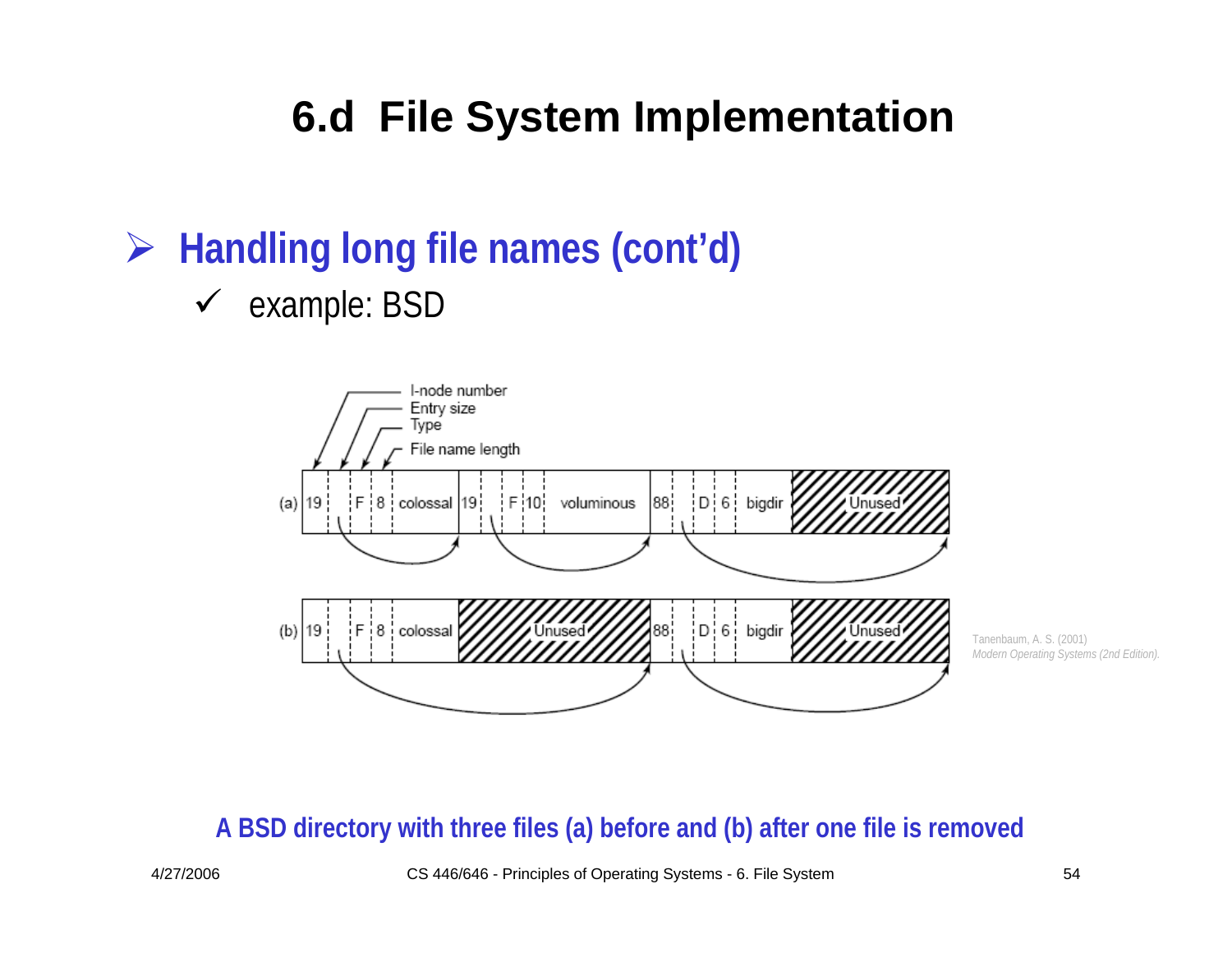#### **6. File System**

- **a.Overview of the File System**
- **b. User Interface: Files**
- **c. User Interface: Directories**
- **d. File System Implementation**